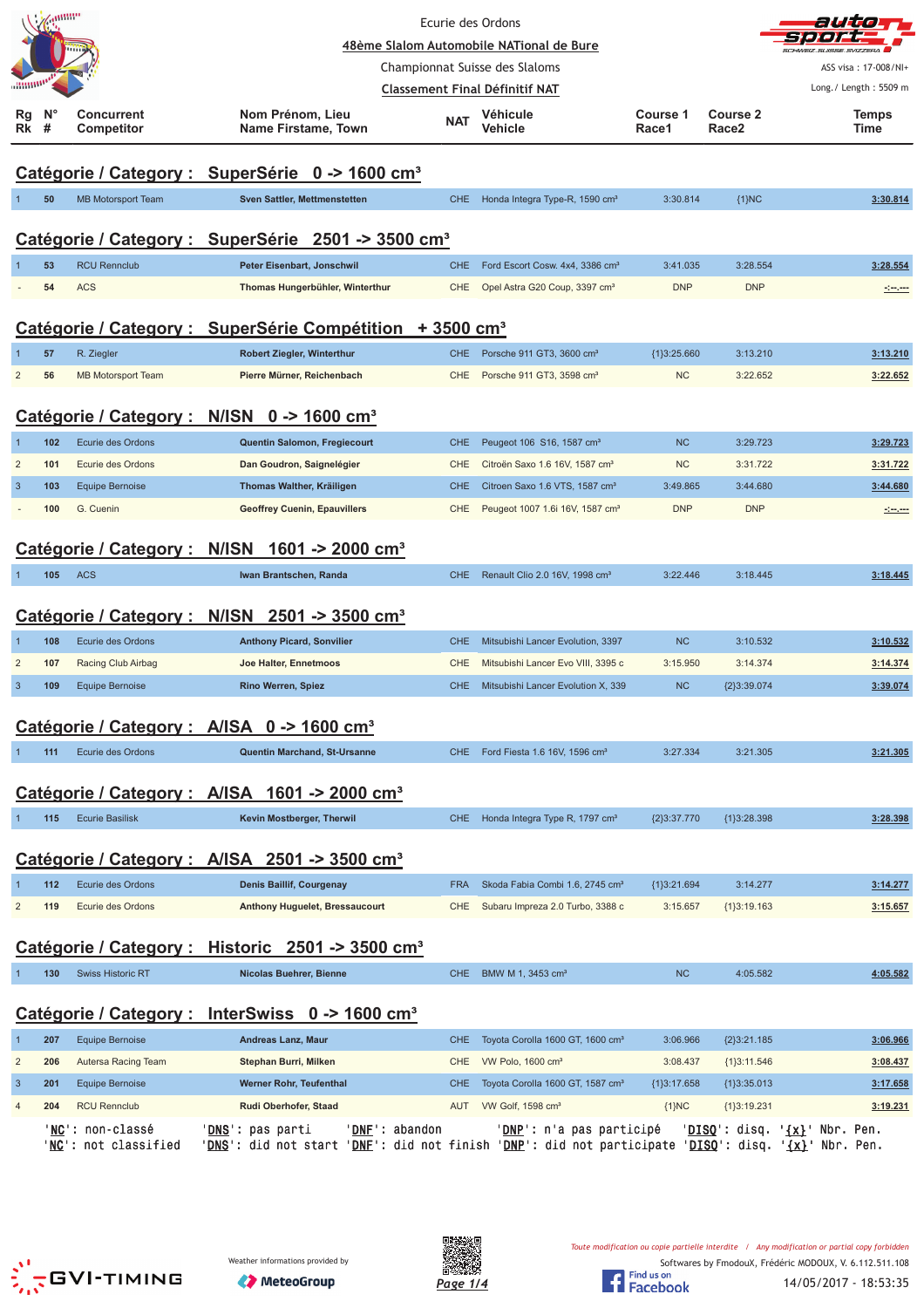|                | anum |
|----------------|------|
|                |      |
|                |      |
| annumore,<br>ï |      |





ASS visa: 17-008/NI+ Long./ Length: 5509 m

#### Championnat Suisse des Slaloms

| <b><i><u>ARRIVALLE</u></i></b>  |     |                          |                                         | Classement Final Définitif NAT |                                            |                          |                               | Long. / Length: $5509$ m |
|---------------------------------|-----|--------------------------|-----------------------------------------|--------------------------------|--------------------------------------------|--------------------------|-------------------------------|--------------------------|
| $Rg$ $N^{\circ}$<br><b>Rk</b> # |     | Concurrent<br>Competitor | Nom Prénom. Lieu<br>Name Firstame, Town | <b>NAT</b>                     | Véhicule<br><b>Vehicle</b>                 | <b>Course 1</b><br>Race1 | Course 2<br>Race <sub>2</sub> | <b>Temps</b><br>Time     |
| 5 <sub>1</sub>                  | 203 | Ecurie des Ordons        | Damien Jeannerat, Montenol              | <b>CHE</b>                     | Opel Corsa B 16 GSi, 1597 cm <sup>3</sup>  | 3:26.030                 | 3:22.719                      | 3:22.719                 |
| 6                               | 205 | Autersa Racing Team      | <b>Roland Zihlmann, Malters</b>         | CHE                            | VW Golf, 1598 cm <sup>3</sup>              | <b>NC</b>                | 3:27.936                      | 3:27.936                 |
|                                 | 202 | W.M. Racing Car          | Hüppi Thomas, Pfäffikon                 | <b>CHE</b>                     | Volkswagen Golf GTI, 1588 cm <sup>3</sup>  | <b>NC</b>                | ${2}3:42.884$                 | 3:42.884                 |
| $\sim$                          | 200 | <b>RCU Rennclub</b>      | <b>Thomas Hofer, Wallisellen</b>        | CHE                            | Citroën Saxo 1.6 VTS, 1587 cm <sup>3</sup> | <b>DNP</b>               | <b>DNP</b>                    |                          |

#### **Catégorie / Category : InterSwiss 1601 -> 2000 cm³**

|                | 220 | <b>RCU Rennclub</b>       | Jürg Ochsner, Oberhallau       | CHE.       | Opel Kadett C, 1998 cm <sup>3</sup>          | 3:07.141      | 3:06.065      | 3:06.065 |
|----------------|-----|---------------------------|--------------------------------|------------|----------------------------------------------|---------------|---------------|----------|
| $\overline{2}$ | 214 | Ecurie des Ordons         | Arnaud Donzé, Porrentruy       | <b>CHE</b> | VW Golf, 1984 cm <sup>3</sup>                | 3:14.585      | 3:09.299      | 3:09.299 |
| $\mathbf{3}$   | 217 | M. Béring                 | Michaël Béring, Le Locle       | CHE.       | Honda Civic 2.0i Typ R, 1996 cm <sup>3</sup> | 3:09.388      | ${2}3:26.191$ | 3:09.388 |
| $\overline{4}$ | 222 | Ecurie des Ordons         | <b>Patrick Vallat, Bure</b>    | CHE        | VW Golf 16 S, 1998 cm <sup>3</sup>           | 3:10.920      | ${2}3:29.523$ | 3:10.920 |
| $5\phantom{1}$ | 213 | <b>MB Motorsport Team</b> | René Tschirky, Mels            | CHE.       | Opel Kadett GTE, 1978 cm <sup>3</sup>        | ${1}3:21.546$ | 3:11.850      | 3:11.850 |
| 6              | 224 | Ecurie des Ordons         | <b>Benoit Farine, Boécourt</b> | CHE        | VW Golf 2, 2000 cm <sup>3</sup>              | 3:16.785      | 3:13.758      | 3:13.758 |
| $\overline{7}$ | 219 | W.M. Racing Car           | Philip Niederberger, Küssnacht | CHE.       | Opel Kadett C City, 1998 cm <sup>3</sup>     | 3:14.726      | <b>NC</b>     | 3:14.726 |
| 8              | 223 | <b>RCU Rennclub</b>       | Vanessa Zenklusen, Sirnach     | <b>CHE</b> | Subaru Impreza Type R, 1998 cm <sup>3</sup>  | 3:22.409      | 3:16.421      | 3:16.421 |
| 9              | 218 | I. Fantoni                | Ivan Fantoni, Gudo             | CHE.       | VW Golf 1, 1998 cm <sup>3</sup>              | <b>NC</b>     | 3:20.346      | 3:20.346 |
| 10             | 225 | <b>MB Motorsport Team</b> | Thomas Ruesch, Kölliken        | <b>CHE</b> | Renault Clio Sport, 2000 cm <sup>3</sup>     | 3:21.151      | ${1}3:27.343$ | 3:21.151 |
| 11             | 221 | Ecurie des Ordons         | Yann Schorderet, Bure          | <b>CHE</b> | Renault Clio 3 Cup, 1998 cm <sup>3</sup>     | 3:36.477      | 3:27.953      | 3:27.953 |
| 12             | 211 | R. Scherrer               | <b>Ruth Scherrer, Lachen</b>   | CHE        | BMW 318 iS, 1796 cm <sup>3</sup>             | 3:32.912      | 3:29.904      | 3:29.904 |
| 13             | 212 | Sägesser Motorsport       | Gilbert Meier, Rudolfstetten   | <b>CHE</b> | Honda Integra Type-R, 1797 cm <sup>3</sup>   | {1}3:37.920   | {1}3:30.002   | 3:30.002 |
| 14             | 216 | Ecurie des Ordons         | Arnaud Biaggi, Courgenay       | <b>CHE</b> | Opel Kadett - C - GT/E, 1990 cm <sup>3</sup> | 3:31.008      | ${1}3:35.313$ | 3:31.008 |
| 15             | 215 | Ecurie des Ordons         | Daniel Wüthrich, Bassecourt    | <b>CHE</b> | VW Golf, 1984 cm <sup>3</sup>                | {1}3:32.959   | <b>NC</b>     | 3:32.959 |

## **Catégorie / Category : InterSwiss 2001 -> 2500 cm³**

|                | 232 | Autersa Racing Team   | Daniel Aeschlimann, Seftigen   | CHE.       | Opel Kadett C, 2486 cm <sup>3</sup>          | ${1}NC$    | 3:06.818      | 3:06.818                                                                                                                |
|----------------|-----|-----------------------|--------------------------------|------------|----------------------------------------------|------------|---------------|-------------------------------------------------------------------------------------------------------------------------|
| $\overline{2}$ | 233 | W.M. Racing Car       | <b>Roman Marty, Unteriberg</b> | CHE.       | Opel Kadett C, 2486 cm <sup>3</sup>          | 3:10.847   | 3:08.009      | 3:08.009                                                                                                                |
| 3              | 234 | Equipe Bernoise       | <b>Martin Soland, Reiden</b>   | CHE.       | Opel Kadett - C - GT/E, 2486 cm <sup>3</sup> | 3:13.430   | 3:08.952      | 3:08.952                                                                                                                |
| $\overline{4}$ | 231 | Racing Team Zäziwil   | <b>Christian Knaus, Fahrni</b> | CHE        | Opel Kadett C, 2400 cm <sup>3</sup>          | 3:15.975   | <b>NC</b>     | 3:15.975                                                                                                                |
| 5              | 210 | Racing Team Zäziwil   | André Etter, Steffisburg       | CHE.       | Opel Kadett C GT/E, 2486 cm <sup>3</sup>     | ${1}NC$    | ${1}3:26.447$ | 3:26.447                                                                                                                |
| 6              | 230 | Atelier de la Tzoumaz | <b>Ted Santos, Vuiteboeuf</b>  | <b>ESP</b> | Seat Ibiza Cupra 2, 2040 cm <sup>3</sup>     | <b>DNF</b> | ${2}3.41.252$ | 3:41.252                                                                                                                |
|                | 235 | W.M. Racing Car       | Ferdi Waldvogel, Unteriberg    | <b>CHE</b> | BMW M3, 2486 cm <sup>3</sup>                 | <b>DNP</b> | <b>DNP</b>    | $-2 - 2 - 2$                                                                                                            |
|                | 236 | Autersa Racing Team   | Michael Zbinden, Wattenwil     | CHE.       | Opel Kadett - C, 2498 cm <sup>3</sup>        | <b>DNP</b> | <b>DNP</b>    | $\label{eq:2} \frac{1}{2} \left( \frac{1}{2} \cos \left( \frac{1}{2} \right) + \cos \left( \frac{1}{2} \right) \right)$ |

## **Catégorie / Category : InterSwiss 2501 -> 3500 cm³**

| 237 | Club Porsche 3 Lacs | David Comby, La Chaux-de-Fonds | CHE Porsche 911 Carrera, 3163 cm <sup>3</sup> | 3:34.271 | 3:30.787 | 3:30.787 |
|-----|---------------------|--------------------------------|-----------------------------------------------|----------|----------|----------|
|     |                     |                                |                                               |          |          |          |

## **Catégorie / Category : InterSwiss + 3500 cm³**

| 239 | Club Porsche 3 Lacs | Alexandre Comby, La Chaux-de-Fonds | CHE Porsche $934/5$ . 4774 cm <sup>3</sup>    | 3:19.062  | 3:15.274 | 3:15.274 |
|-----|---------------------|------------------------------------|-----------------------------------------------|-----------|----------|----------|
| 238 | Stadler Motorsport  | Paul Büetiger, Lohn                | CHE Porsche 911 GT3 Cup, 3598 cm <sup>3</sup> | $\{1\}NC$ | ${1}NC$  | -1-1-    |

## **Catégorie / Category : E1 0 -> 1400 cm³**

| 301 | Equipe Bernoise                          | <b>Marc Buchser, Reitnau</b>                                            |                | CHE VW Polo. 1390 cm <sup>3</sup> | {1}3:24.737 | 3:13.583 | 3:13.583                                                                                              |
|-----|------------------------------------------|-------------------------------------------------------------------------|----------------|-----------------------------------|-------------|----------|-------------------------------------------------------------------------------------------------------|
| 300 | Sägesser Motorsport                      | Michel Cerini, Steffisburg                                              |                | CHE VW Polo, 1297 cm <sup>3</sup> | ${3}NC$     | ${1}NC$  | <u>Seven</u>                                                                                          |
|     | 'NC': non-classé<br>'NC': not classified | ' <b>DNS</b> ': pas parti<br>'DNS': did not start 'DNF': did not finish | 'DNF': abandon | <b>'DNP':</b> n'a pas participé   |             |          | $'DISO':$ disq. $\{x\}'$ Nbr. Pen.<br>$'DNP':$ did not participate $'DISO':$ disq. $\{x\}'$ Nbr. Pen. |





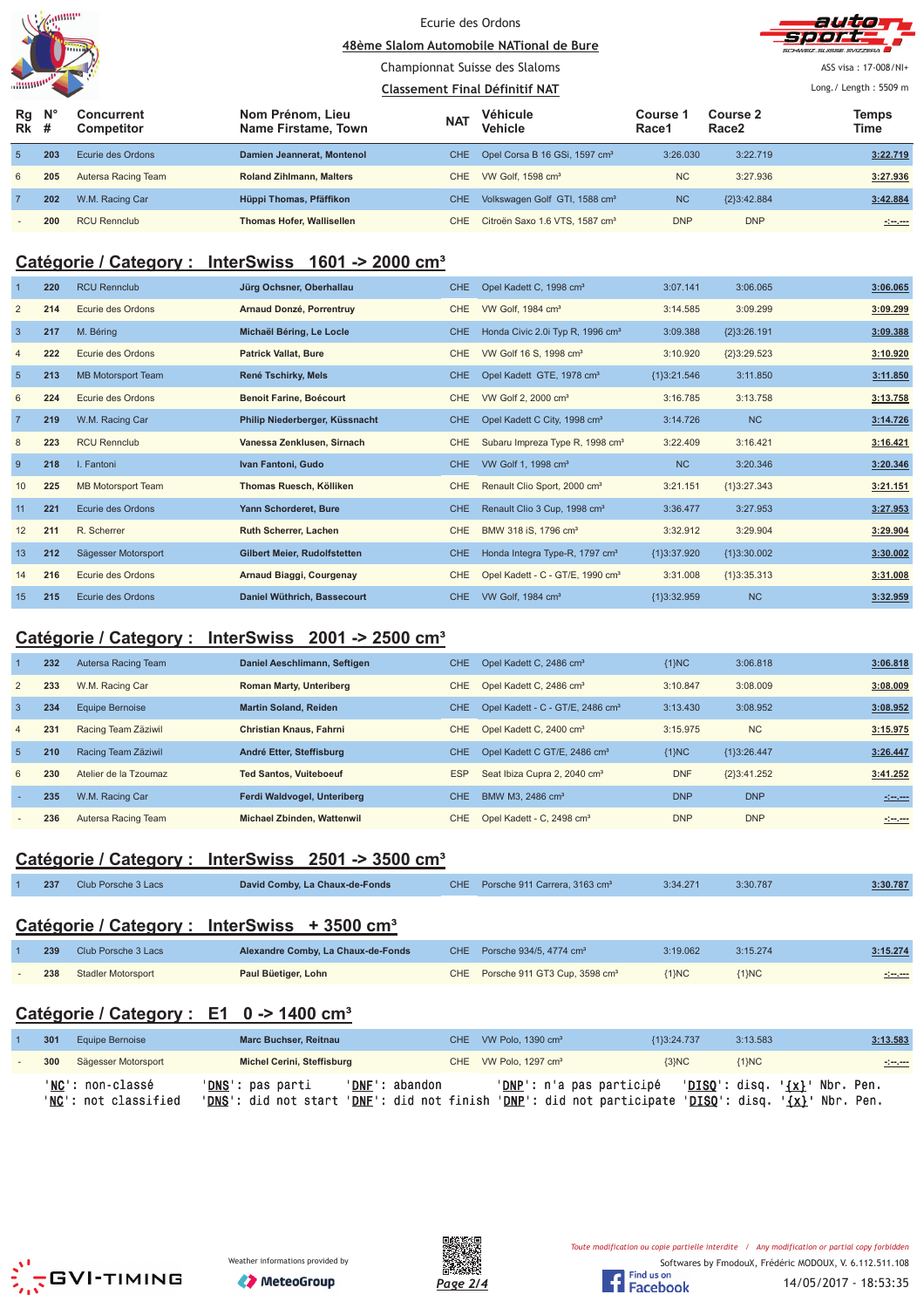| Zammu<br><b>TITTIN</b><br><b><i><u>AHHHP</u></i></b>                   |                                         | Ecurie des Ordons<br>48ème Slalom Automobile NATional de Bure<br>Championnat Suisse des Slaloms<br><b>Classement Final Définitif NAT</b> |                               |                   |                   | auto<br>- 7 e j e j e<br>SCHWEIZ SUISSE SVIZZEDA<br>ASS visa: 17-008/NI+<br>Long./ Length: 5509 m |  |
|------------------------------------------------------------------------|-----------------------------------------|------------------------------------------------------------------------------------------------------------------------------------------|-------------------------------|-------------------|-------------------|---------------------------------------------------------------------------------------------------|--|
| $N^{\circ}$<br>Rg<br><b>Concurrent</b><br>#<br><b>Rk</b><br>Competitor | Nom Prénom, Lieu<br>Name Firstame, Town | <b>NAT</b>                                                                                                                               | Véhicule<br><b>Vehicle</b>    | Course 1<br>Race1 | Course 2<br>Race2 | <b>Temps</b><br>Time                                                                              |  |
| Catégorie / Category : E1 1401 -> 1600 cm <sup>3</sup>                 |                                         |                                                                                                                                          |                               |                   |                   |                                                                                                   |  |
| 308<br><b>MB Motorsport Team</b>                                       | Martin Bürki, Uetendorf                 | <b>CHE</b>                                                                                                                               | VW Polo, 1598 cm <sup>3</sup> | 3:01.777          | 2:56.195          | 2:56.195                                                                                          |  |

|                | <u>vuu</u> | <b>IVID IVIOLOISPOIL IGAIII</b> | <b>Martin Barni, Octongon</b>     |      | UIL VII UIU. IJJU UII                     | <b>0.0</b> 1.1 1 1 | 2.JU. I JU  | <u><b>A.VU. 199</b></u> |
|----------------|------------|---------------------------------|-----------------------------------|------|-------------------------------------------|--------------------|-------------|-------------------------|
| 2              | 311        | MB Motorsport Team              | Joel Werthmüller, Heimberg        |      | CHE Peugeot Peugeot 106 GTI, 1598 c       | 3:14.130           | <b>NC</b>   | 3:14.130                |
| 3              | 304        | MB Motorsport Team              | Walter Holzer, Süderen            | CHE. | Honda Civic 1.6 VTi, 1595 cm <sup>3</sup> | 3:18.566           | 3:17.239    | 3:17.239                |
| $\overline{4}$ | 303        | L. Aliberti                     | Luca Aliberti, Estavayer-le-Lac   |      | CHE VW Golf LS. 1588 cm <sup>3</sup>      | 3:28.352           | 3:23.650    | 3:23.650                |
|                | 306        | <b>MB Motorsport Team</b>       | Heinz Gfeller, Noflen             | CHE. | Ford Fiesta $1.6.1596 \text{ cm}^3$       | <b>DISQ</b>        | <b>DISQ</b> | <u> 1999 - 19</u>       |
| $\sim$         | 310        | Ecurie des Ordons               | <b>Sylvain Chariatte, Mormont</b> |      | CHE VW Golf, 1598 cm <sup>3</sup>         | <b>DISQ</b>        | <b>DISQ</b> |                         |

## **Catégorie / Category : E1 1601 -> 2000 cm³**

| $\overline{1}$ | 329 | <b>Rikli Motorsport</b> | Daniel Kammer, Latterbach            | CHE.       | Honda Civic Type R 2.0, 1998 cm <sup>3</sup>  | 2:58.929      | 2:55.399      | 2:55.399 |
|----------------|-----|-------------------------|--------------------------------------|------------|-----------------------------------------------|---------------|---------------|----------|
| $\overline{2}$ | 321 | Autersa Racing Team     | <b>Daniel Wittwer, Forst</b>         | <b>CHE</b> | VW Golf 16v, 1986 cm <sup>3</sup>             | 3:00.232      | 2:55.896      | 2:55.896 |
| $\mathbf{3}$   | 333 | <b>RCU Rennclub</b>     | Manuel Santonastaso, Müllheim        | <b>CHE</b> | BMW 320i, 1998 cm <sup>3</sup>                | ${1}NC$       | 3:00.985      | 3:00.985 |
| $\overline{4}$ | 336 | Squadra Corse Quad.     | Christian Darani, Mairengo           | <b>CHE</b> | Fiat X 1/9, 2000 cm <sup>3</sup>              | ${1}3:14.126$ | 3:03.056      | 3:03.056 |
| $5\phantom{1}$ | 327 | <b>ACS</b>              | <b>Patrick Flammer, Glarus</b>       | CHE.       | Suzuki Swift Sport 1.6, 1998 cm <sup>3</sup>  | 3:03.553      | ${1}NC$       | 3:03.553 |
| 6              | 334 | <b>ACS</b>              | <b>Martin Wittwer, Forst</b>         | CHE        | Peugeot 205 GTi, 1998 cm <sup>3</sup>         | 3:10.506      | 3:06.428      | 3:06.428 |
| $\overline{7}$ | 320 | Squadra Corse Quad.     | <b>Emanuele Tognacca, Brione</b>     | <b>CHE</b> | VW Golf, 1984 cm <sup>3</sup>                 | 3:12.075      | 3:09.192      | 3:09.192 |
| 8              | 331 | <b>RCU Rennclub</b>     | Niederer Peter, Güttingen            | <b>CHE</b> | Opel Kadett C, 1998 cm <sup>3</sup>           | 3:10.237      | ${1}3:12.696$ | 3:10.237 |
| 9              | 337 | <b>Equipe Bernoise</b>  | <b>Thomas Kammermann, Krauchthal</b> | CHE.       | Vw Golf GTI 16V, 2000 cm <sup>3</sup>         | 3:18.355      | 3:16.897      | 3:16.897 |
| 10             | 322 | Autersa Racing Team     | Adrian Mürner, Heimberg              | <b>CHE</b> | Volkswagen Golf 2 GTI, 1991 cm <sup>3</sup>   | 3:21.358      | ${1}3:25.252$ | 3:21.358 |
| 11             | 330 | E. Macchi               | Elio Macchi, Fontenais               | <b>CHE</b> | Renault Clio RS 2.0 16V, 1998 cm <sup>3</sup> | ${2}3:40.831$ | 3:21.479      | 3:21.479 |
| 12             | 328 | S. Jaquemet             | Stéphane Jaquemet, St-Cierges        | <b>CHE</b> | Renault Clio RS Cup, 1998 cm <sup>3</sup>     | 3:24.672      | ${1}3:26.464$ | 3:24.672 |
| 13             | 326 | Ecurie du Nord          | Alain Bombardier, Orbe               | CHE.       | Renault Clio Coupe, 1998 cm <sup>3</sup>      | ${1}NC$       | 3:24.875      | 3:24.875 |
| 14             | 319 | Ecurie des Ordons       | Gaetan Biaggi, Coeuve                | <b>CHE</b> | VW Golf, 1984 cm <sup>3</sup>                 | NC            | 3:25.948      | 3:25.948 |
| 15             | 323 | Autersa Racing Team     | Patrick Könitzer, Rüschegg           | <b>CHE</b> | Volkswagen 17 Golf GTI, 1997 cm <sup>3</sup>  | 3:34.542      | 3:29.126      | 3:29.126 |
| 16             | 317 | Ecurie des Ordons       | Lionel Petignat, Undervelier         | CHE        | Peugeot 309 GTI, 1927 cm <sup>3</sup>         | {1}3:42.696   | 3:30.618      | 3:30.618 |
| 17             | 325 | G. Bitto                | <b>Giuseppe Bitto, Le Mont</b>       | <b>CHE</b> | Renault Clio RS Cup, 1998 cm <sup>3</sup>     | 3:31.979      | <b>NC</b>     | 3:31.979 |
| 18             | 318 | Ecurie des Ordons       | David Rossé, Courtételle             | <b>CHE</b> | VW Golf 16v, 1983 cm <sup>3</sup>             | NC            | 3:33.769      | 3:33.769 |
| 19             | 316 | M. Rudolf               | <b>Martin Rudolf, Bassecourt</b>     | CHE.       | VW Golf 1, 1910 cm <sup>3</sup>               | {2}3:48.310   | ${2}NC$       | 3:48.310 |
|                | 332 | Ecurie du Nord          | <b>Michel Randin, Mervelier</b>      | <b>CHE</b> | Renault Clio Coupe, 1998 cm <sup>3</sup>      | <b>NC</b>     | NC            |          |
|                | 324 | Autersa Racing Team     | Peter Straubhaar, Uttigen            | <b>CHE</b> | VW Golf, 1997 cm <sup>3</sup>                 | <b>DISQ</b>   | <b>DISQ</b>   |          |

## **Catégorie / Category : E1 2001 -> 2500 cm³**

| 340 | <b>Equipe Bernoise</b> | <b>Martin Epp, Altdorf</b> | REG BMW 325 i. 2493 cm <sup>3</sup>    | 3:32.212 | 3:28.955 | 3:28.955 |
|-----|------------------------|----------------------------|----------------------------------------|----------|----------|----------|
| 341 | Ecurie des Ordons      | Nicolas Jolidon, St-Brais  | CHE BMW 325 E 30, 2493 cm <sup>3</sup> | 3:36.494 | 3:31.405 | 3:31.405 |

## **Catégorie / Category : E1 2501 -> 3000 cm³**

|                | 305 | Racing Club Airbag                       | René Köchli, Kaltbach                                                                                                  | CHE | Honda Civic 1.6 VTI, 2596 cm <sup>3</sup>                                | ${2}3:23.747$ | 3:02.705                                         | 3:02.705                                     |
|----------------|-----|------------------------------------------|------------------------------------------------------------------------------------------------------------------------|-----|--------------------------------------------------------------------------|---------------|--------------------------------------------------|----------------------------------------------|
| 2              | 348 | Ecurie des Ordons                        | <b>Bertrand Favre, Courfaivre</b>                                                                                      | CHE | BMW 325 i E30, 2990 cm <sup>3</sup>                                      | 3:12.551      | 3:06.834                                         | 3:06.834                                     |
| 3              | 347 | Racing Club Jurassien                    | Sébastien Joray, Moutier                                                                                               | CHE | BMW M3, 2989 cm <sup>3</sup>                                             | 3:08.849      | ${13:28.137}$                                    | 3:08.849                                     |
| $\overline{4}$ | 346 | Ecurie des Ordons                        | <b>Nicolas Cattin, Cornol</b>                                                                                          | CHE | BMW 325i, 2989 cm <sup>3</sup>                                           | 3:12.318      | 3:11.260                                         | 3:11.260                                     |
|                | 345 | Racing Club Airbag                       | Mario Leupi, Emmenbrücke                                                                                               | CHE | BMW 328i Coupé, 2792 cm <sup>3</sup>                                     | <b>DISQ</b>   | <b>DISQ</b>                                      |                                              |
|                |     | 'NC': non-classé<br>'NC': not classified | ' <b>DNS</b> ': pas parti<br>' <b>DNF</b> ': abandon<br>' <b>DNS':</b> did not start<br>' <b>DNF</b> ': did not finish |     | ' <b>DNP</b> ': n'a pas participé<br>' <b>DNP</b> ': did not participate |               | ' <b>DISO</b> ': disq.<br>' <b>DISQ</b> ': disq. | $\{x\}$<br>Nbr. Pen.<br>Nbr. Pen.<br>$\{x\}$ |





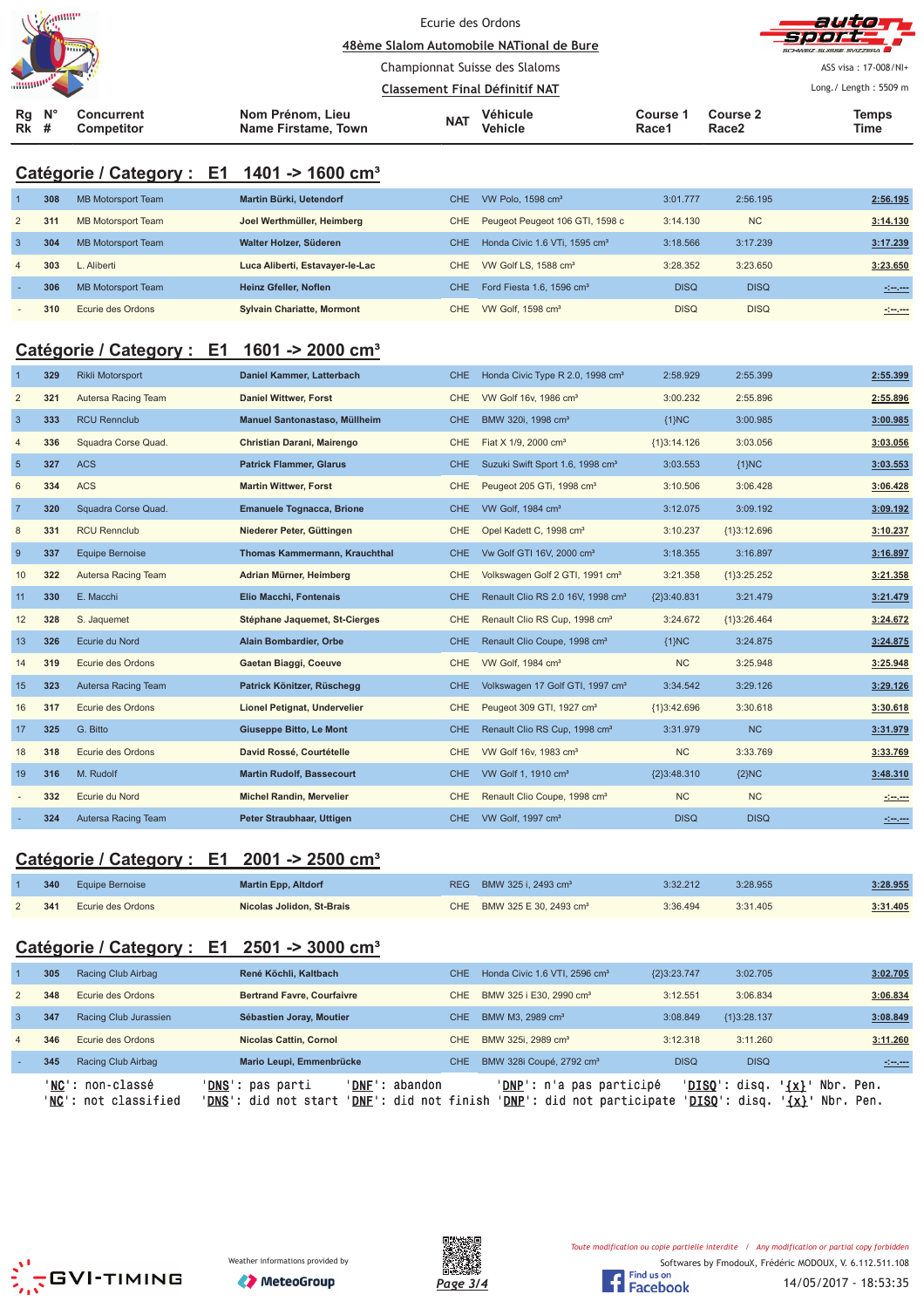| $\mathscr{A}$ and $\mathscr{C}$                                               |                                         | Ecurie des Ordons<br>48ème Slalom Automobile NATional de Bure           |                   |                               | autor<br>-Sport<br>SCHWEIZ SUISSE SVIZZEDA |
|-------------------------------------------------------------------------------|-----------------------------------------|-------------------------------------------------------------------------|-------------------|-------------------------------|--------------------------------------------|
|                                                                               |                                         | Championnat Suisse des Slaloms<br><b>Classement Final Définitif NAT</b> |                   |                               | ASS visa: 17-008/NI+                       |
|                                                                               |                                         |                                                                         |                   |                               | Long./ Length: 5509 m                      |
| $\mathsf{N}^\circ$<br><b>Concurrent</b><br>Rq<br>Rk<br><b>Competitor</b><br>× | Nom Prénom, Lieu<br>Name Firstame, Town | Véhicule<br><b>NAT</b><br>Vehicle                                       | Course 1<br>Race1 | Course 2<br>Race <sub>2</sub> | Temps<br>Time                              |

## **Catégorie / Category : E1 3001 -> 3500 cm³**

|                          | 363 | MB Motorsport Team   | Juerg Beiner, Landquart         | CHE. | Lancia Delta S4, 3349 cm <sup>3</sup>    | <b>NC</b> | 3:05.429      | 3:05.429 |
|--------------------------|-----|----------------------|---------------------------------|------|------------------------------------------|-----------|---------------|----------|
| $\overline{2}$           | 35' | Equipe Bernoise      | Simon Wüthrich, Langnau         | CHE. | VW Golf, 3373 cm <sup>3</sup>            | 3:08.917  | ${13:19.281}$ | 3:08.917 |
|                          | 353 | <b>RCU Rennclub</b>  | Michael Widmer, Mühlrüti        | CHE. | Mitsubishi Lancer Evo RSC, 3397          | ${2}NC$   | 3:12.811      | 3:12.811 |
| $\overline{4}$           | 350 | Racing Team Nyonnais | <b>Pascal Chevalaz, Aubonne</b> | CHE. | Seat Leon SC Cupra, 3021 cm <sup>3</sup> | 3:17.884  | 3:13.298      | 3:13.298 |
| $\overline{5}$           | 352 | Squadra Corse Quad.  | Fabio Cristoni, Péry            | CHE. | Lancia Delta HF Integrale 16V, 33        | 3:19.596  | 3:18.822      | 3:18.822 |
| $\overline{\phantom{a}}$ | 354 | Equipe Bernoise      | <b>Reto Steiner, Unteriberg</b> | CHE. | Seat Leon Cup Racer MK3 TCR, 3           | <b>NC</b> | <b>NC</b>     |          |

## **Catégorie / Category : E1 + 3500 cm³**

| 361 | Equipe Bernoise     | Danny Krieg, Altendorf      | CHE Porsche 911 GT3 Cup 997, 3600 c         | 3:04.260      | 3:00.563      | 3:00.563 |
|-----|---------------------|-----------------------------|---------------------------------------------|---------------|---------------|----------|
| 362 | <b>RCU Rennclub</b> | Hermann Bollhalder, Wattwil | CHE Opel Speedster 22, 3737 cm <sup>3</sup> | 3:06.756      | 3:01.399      | 3:01.399 |
| 364 | <b>ACS</b>          | Albin Mächler, Wangen       | CHE BMW M2, 5064 cm <sup>3</sup>            | 3:02.211      | {1}3:09.292   | 3:02.211 |
| 360 | Squadra Corse Quad. | Aramis Cereghetti, Lopagno  | CHE BMW M5, 3534 cm <sup>3</sup>            | ${2}3:30.756$ | ${13:18.086}$ | 3:18.086 |

#### Catégorie / Category : E2-Silhouette TracKing 0 -> 1600 cm<sup>3</sup>

|                | Ecurie des Ordons | Jeremy Noirat, Boncourt             | CHE Tracking Rc01b, 998 cm <sup>3</sup> | (1}3:03.495 | 2:50.111 | 2:50.111 |
|----------------|-------------------|-------------------------------------|-----------------------------------------|-------------|----------|----------|
| $\overline{2}$ | Ecurie des Ordons | Jean-François Chariatte, Porrentruy | CHE Tracking RC01, 998 cm <sup>3</sup>  | {1}3:09.675 | 2:58.542 | 2:58.542 |

## **Catégorie / Category : E2 SportCars 0 -> 1600 cm³**

|  | Ecurie des Ordons | Jean-Louis Vallat, Alle | CHE PRM Fun Boost GT. 1298 cm <sup>3</sup> | {2}3:38.061 | <b>NC</b> | 3:38.061        |
|--|-------------------|-------------------------|--------------------------------------------|-------------|-----------|-----------------|
|  | Ecurie des Ordons | Jean-Louis Rerat, Bure  | CHE PRM Fun Boost, 998 cm <sup>3</sup>     |             |           | مسموسون<br>$ -$ |

#### **Catégorie / Category : E2 SingleSeater 0 -> 1600 cm³**

|  |  | Ecurie des Ordons | Sébastien Bühler, Bassecourt |  | CHE Arcobaleno Formule Europe, 998 c | ${13:28.380}$ | 3:13.071 | 3:13.071 |
|--|--|-------------------|------------------------------|--|--------------------------------------|---------------|----------|----------|
|--|--|-------------------|------------------------------|--|--------------------------------------|---------------|----------|----------|

## **Catégorie / Category : E2 SingleSeater 1601 -> 2000 cm³**

|                 | 12 | <b>Ecurie Biennoise</b>                                    | Yves Hängärtner, Sutz                                                                                              | <b>CHE</b> | Tatuus Formule Renault, 1998 cm <sup>3</sup>                           | 2:42.724           | 2:38.612       |                    | 2:38.612                                                                                                                                                                                                                             |
|-----------------|----|------------------------------------------------------------|--------------------------------------------------------------------------------------------------------------------|------------|------------------------------------------------------------------------|--------------------|----------------|--------------------|--------------------------------------------------------------------------------------------------------------------------------------------------------------------------------------------------------------------------------------|
| $\overline{2}$  | 22 | Ecurie des Ordons                                          | Jean-Marc Salomon, Courtedoux                                                                                      | <b>CHE</b> | Tatuus Bossy Racing, 2000 cm <sup>3</sup>                              | 2:47.380           | 2:39.988       |                    | 2:39.988                                                                                                                                                                                                                             |
| 3               | 20 | Autersa Racing Team                                        | Marcel Maurer, Längenbühl                                                                                          | CHE.       | Renault Midland, 2000 cm <sup>3</sup>                                  | 2:44.772           | 2:41.311       |                    | 2:41.311                                                                                                                                                                                                                             |
| 4               | 11 | Ecurie des Ordons                                          | Frédéric Fleury, Châtelat                                                                                          | <b>CHE</b> | Tatuus FR 2000, 1998 cm <sup>3</sup>                                   | ${1}NC$            | 2:58.053       |                    | 2:58.053                                                                                                                                                                                                                             |
| $5\phantom{.0}$ | 18 | Ecurie des Ordons                                          | <b>Alain Chariatte, Porrentruy</b>                                                                                 | CHE.       | Tatuus Master, 2000 cm <sup>3</sup>                                    | 3:03.458           | 2:58.392       |                    | 2:58.392                                                                                                                                                                                                                             |
| 6               | 24 | Racing Club Airbag                                         | <b>Tom Huwiler, Altwis</b>                                                                                         | <b>CHE</b> | Tatuus Renault, 2000 cm <sup>3</sup>                                   | 3:09.425           | 3:00.698       |                    | 3:00.698                                                                                                                                                                                                                             |
|                 | 23 | Racing Club Airbag                                         | Stefan Boehler, Schleinikon                                                                                        | CHE.       | Tatuus Renault, 2000 cm <sup>3</sup>                                   | 3:09.812           | ${1}3:13.701$  |                    | 3:09.812                                                                                                                                                                                                                             |
| 8               | 15 | Ecurie des Ordons                                          | Henri Schmidt, Porrentruy                                                                                          | CHE.       | Caparo Formule Renault 2000, 19                                        | 3:10.780           | 3:11.235       |                    | 3:10.780                                                                                                                                                                                                                             |
| 9               | 14 | Racing Club Airbag                                         | <b>Thomas Neuhaus, Windisch</b>                                                                                    | CHE.       | Tatuus Formel Renault, 1998 cm <sup>3</sup>                            | 3:30.348           | 3:24.963       |                    | 3:24.963                                                                                                                                                                                                                             |
| 10              | 17 | F. Boillot                                                 | <b>Frederic Boillot, Dasle</b>                                                                                     | <b>FRA</b> | Tatuus Formule Renault 2.0, 2000                                       | {1}3:39.547        | 3:26.744       |                    | 3:26.744                                                                                                                                                                                                                             |
|                 | 10 | Ecurie 13 Etoiles                                          | Jean Jacques Dufaux, Rheinfelden                                                                                   | CHE.       | Martini MK 45, 1990 cm <sup>3</sup>                                    | <b>DISQ</b>        | <b>DISQ</b>    |                    | and any provinci                                                                                                                                                                                                                     |
|                 | 19 | Racing Club Airbag                                         | Philip Egli, Rombach                                                                                               | <b>CHE</b> | Dallara 394 Opel, 2000 cm <sup>3</sup>                                 | <b>DISQ</b>        | <b>DISQ</b>    |                    | <u> 1000 - 100</u>                                                                                                                                                                                                                   |
|                 | 21 | Chablais Racing Team                                       | Didier Planchamp, Vionnaz                                                                                          | <b>CHE</b> | Tatuus Renault, 2000 cm <sup>3</sup>                                   | <b>DISQ</b>        | <b>DISQ</b>    |                    | <u> 1999 - 1999 - 1999 - 1999 - 1999 - 1999 - 1999 - 1999 - 1999 - 1999 - 1999 - 1999 - 1999 - 1999 - 1999 - 1999 - 1999 - 1999 - 1999 - 1999 - 1999 - 1999 - 1999 - 1999 - 1999 - 1999 - 1999 - 1999 - 1999 - 1999 - 1999 - 199</u> |
|                 |    | ' <b>NC</b> ': non-classé<br>' <b>NC</b> ': not classified | ' <b>DNS':</b> pas parti<br>' <b>DNF</b> ': abandon<br>': did not start<br><b>DNF</b> ': did not finish<br>' DNS ' |            | ' <b>DNP</b> ': n'a pas participé<br><b>DNP</b> ': did not participate | 'DISO':<br>'DISO': | disq.<br>disq. | ' {x} '<br>$\{x\}$ | Nbr. Pen.<br>Nbr. Pen.                                                                                                                                                                                                               |

 **!"#\$% &** 

<u> no : F. Modoux : \_</u>





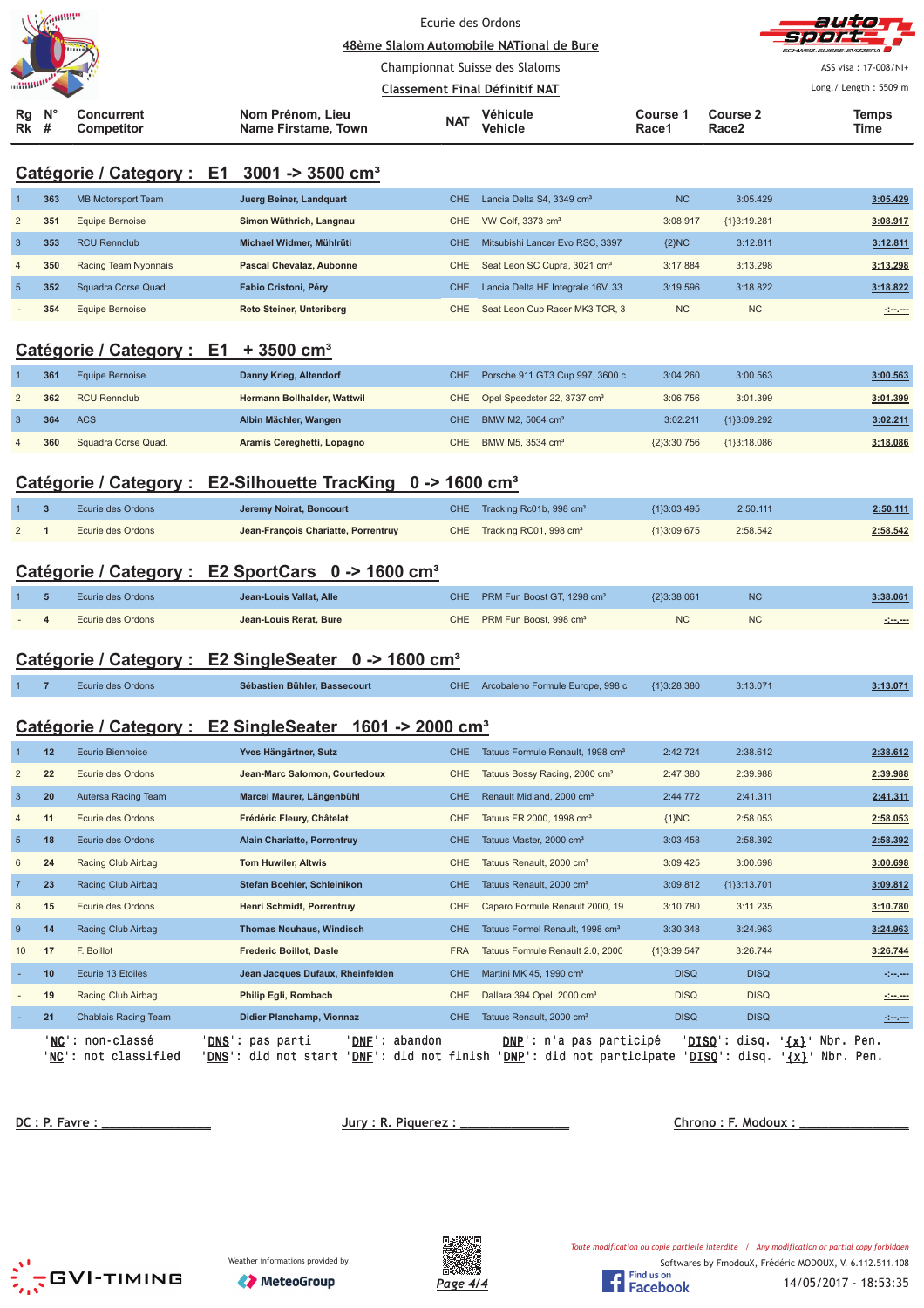|                   | <b>MANUFACTURER</b><br><b>Lumme</b> |                          |                                         | Ecurie des Ordons                                                   | 48ème Slalom Automobile NATional de Bure |                   |                               | auto T<br>see pa<br>SCHWEIZ SUISSE SVIZZEDA |
|-------------------|-------------------------------------|--------------------------|-----------------------------------------|---------------------------------------------------------------------|------------------------------------------|-------------------|-------------------------------|---------------------------------------------|
|                   |                                     |                          |                                         | Championnat Suisse des Slaloms<br>Classement Final Définitif Abarth |                                          |                   | ASS visa: 17-008/NI+          |                                             |
|                   |                                     |                          |                                         |                                                                     |                                          |                   | Long./ Length: 5509 m         |                                             |
| Rg<br><b>Rk</b> # | $\mathsf{N}^\circ$                  | Concurrent<br>Competitor | Nom Prénom, Lieu<br>Name Firstame, Town | <b>NAT</b>                                                          | Véhicule<br><b>Vehicle</b>               | Course 1<br>Race1 | Course 2<br>Race <sub>2</sub> | <b>Temps</b><br><b>Time</b>                 |

## **Catégorie / Category : Abarth Trofeo Slalom 2001 -> 2500 cm³**

|                | 400 | <b>ACS</b>             | Sylvain Burkhalter, Tramelan         | CHE.       | Fiat 500 1.4 Abarth, 2326 cm <sup>3</sup>    | 3:35.621       | 3:28.074  | 3:28.074 |
|----------------|-----|------------------------|--------------------------------------|------------|----------------------------------------------|----------------|-----------|----------|
| $\overline{2}$ | 407 | W. Reho                | <b>Walter Reho, Hergiswil</b>        | CHE.       | Fiat 500 Abarth 695, 2326 cm <sup>3</sup>    | ${1}NC$        | 3:31.056  | 3:31.056 |
| $\overline{3}$ | 401 | Lugano Racing Team     | <b>Cyrille Crevoiserat, Courroux</b> | <b>CHE</b> | Fiat 500C 1.4Abarth SS, 2326 cm <sup>3</sup> | N <sub>C</sub> | 3:32.105  | 3:32.105 |
| $\overline{4}$ | 405 | P. Kasper              | Paul Kasper, Hergiswil               | CHE.       | Fiat 500 1.4 Abarth, 2326 cm <sup>3</sup>    | ${1}3:46.165$  | 3:32.399  | 3:32.399 |
| -5             | 403 | A. Frieri              | <b>Attilio Frieri, Ebikon</b>        | CHE.       | Fiat 500 Abarth 695, 2326 cm <sup>3</sup>    | 3:40.970       | 3:38.242  | 3:38.242 |
| 6              | 402 | Desserich              | <b>Lukas Desserich, Horw</b>         | CHE.       | Fiat 500 Abarth 695, 2326 cm <sup>3</sup>    | ${1}3:44.692$  | ${1}NC$   | 3:44.692 |
| $\overline{7}$ | 408 | <b>Team Rallye Top</b> | Janine Wyssen, Spiezwiler            | <b>CHE</b> | Fiat 500 1.4 Abarth, 2326 cm <sup>3</sup>    | 3:51.006       | 3:52.826  | 3:51.006 |
| 8              | 406 | <b>ACS</b>             | <b>Roland Recher, Pratteln</b>       | CHE.       | Fiat Punto 1.4 Abarth, 2326 cm <sup>3</sup>  | 3:53.842       | <b>NC</b> | 3:53.842 |

## **Catégorie / Category : Abarth Trofeo Corsa 2001 -> 2500 cm³**

|                 | 414 | Racing Club Jurassien                            | Sébastien Schmid, Moutier                                 | CHE.                                             | Abarth 500 R3T, 2326 cm <sup>3</sup>                            | 3:29.044      | ${1}NC$                                         | 3:29.044                                     |
|-----------------|-----|--------------------------------------------------|-----------------------------------------------------------|--------------------------------------------------|-----------------------------------------------------------------|---------------|-------------------------------------------------|----------------------------------------------|
| 2               | 413 | Team Rallye Top                                  | Beat Wyssen, Spiezwiler                                   | CHE                                              | Abarth 500 R3T, 2326 cm <sup>3</sup>                            | 3:35.220      | 3:29.396                                        | 3:29.396                                     |
|                 | 412 | Equipe Bernoise                                  | Martina Garovi, Sachseln                                  | CHE.                                             | Fiat 500 Abarth 695, 2326 cm <sup>3</sup>                       | 3:42.784      | 3:33.043                                        | 3:33.043                                     |
| $\overline{4}$  | 411 | Team Rallye Top                                  | Bruno Riesen, Oberbütschel                                | CHE                                              | Abarth 500 R3T, 2326 cm <sup>3</sup>                            | 3:43.538      | 3:42.084                                        | 3:42.084                                     |
| $5\overline{5}$ | 410 | Racing Club Jurassien                            | <b>Dario Schmid, Moutier</b>                              | CHE                                              | Abarth 500 R3T, 2326 cm <sup>3</sup>                            | ${1}3:42.438$ | N <sub>C</sub>                                  | 3:42.438                                     |
|                 |     | 'NC': non-classé<br>' <b>NC':</b> not classified | ' <b>DNS</b> ': pas parti<br>' <b>DNS':</b> did not start | 'DNF': abandon<br>' <b>DNF</b> ': did not finish | ' <b>DNP</b> ': n'a pas participé<br>'DNP': did not participate |               | ' <b>DISO</b> ': disq.<br>' <b>DISO':</b> disa. | Nbr. Pen.<br>$\{x\}$<br>Nbr. Pen.<br>$\{x\}$ |

 **!!!!!!!!!!!!!!! "#\$%&!!!!!!!!!!!!!!!** 

 **' (!!!!!!!!!!!!!!!**





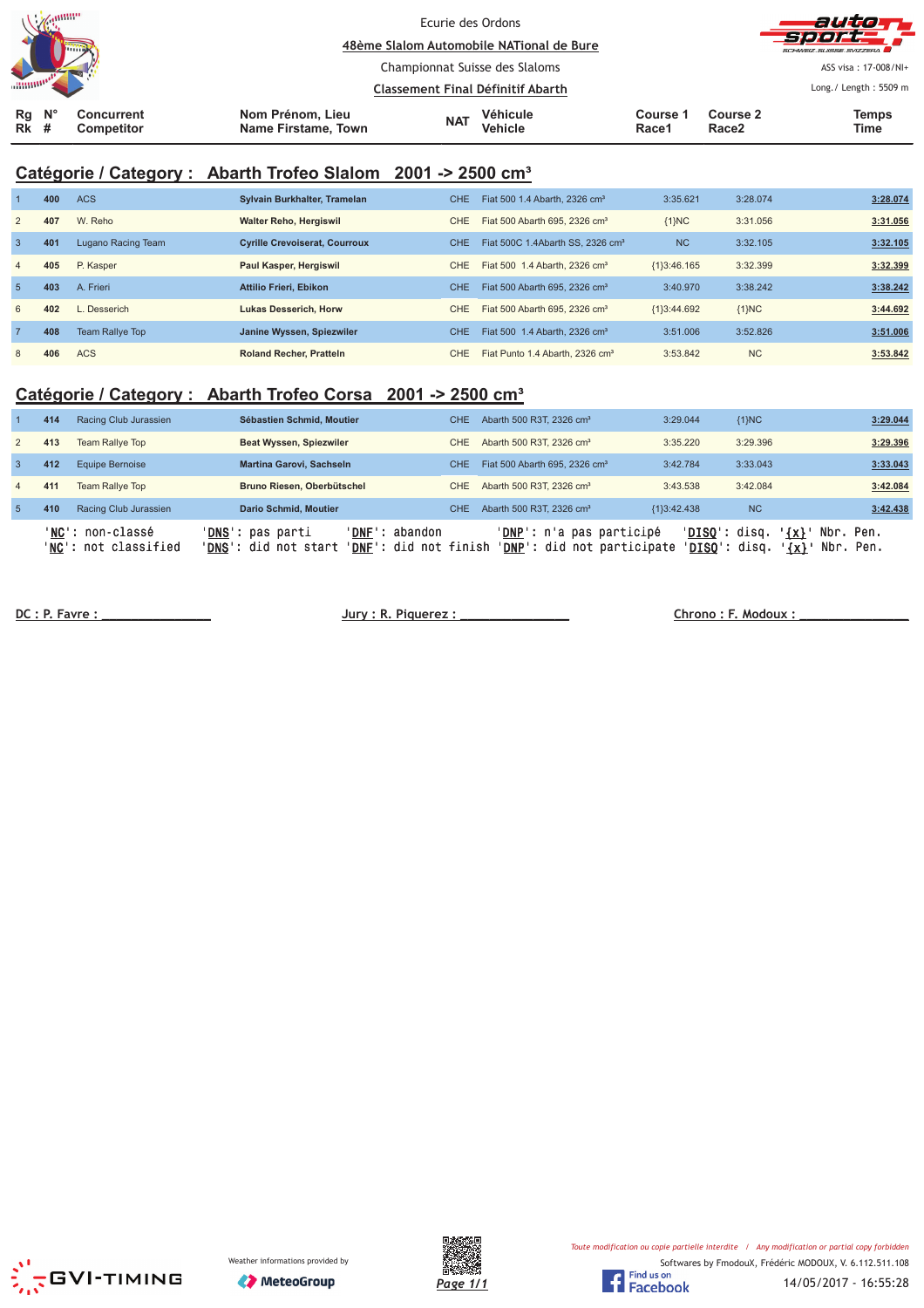





ASS visa: 17-008/NI+ Long./ Length: m

| "mmm"<br><b>Scratch NAT</b> |                    |                |                                                              |                                          |            | Long./ Length: 5509 m                        |                      |                               |                                                 |
|-----------------------------|--------------------|----------------|--------------------------------------------------------------|------------------------------------------|------------|----------------------------------------------|----------------------|-------------------------------|-------------------------------------------------|
| Rg<br>Rk                    | Grp                | <b>N°</b><br># | <b>Concurrent</b><br>Competitor                              | Nom Prénom, Lieu<br>Name Firstname, Town | <b>NAT</b> | Véhicule<br>Vehicle                          | Course 1<br>Race1    | Course 2<br>Race <sub>2</sub> | Temps<br>Time                                   |
| $\overline{1}$              | E <sub>2</sub> -SS | 12             | <b>Ecurie Biennoise</b>                                      | Hängärtner Yves, Sutz                    | <b>CHE</b> | Tatuus Formule Renault, 1998 cm              | 2:42.724             | 2:38.612                      | 2:38.612                                        |
| $\overline{\mathbf{c}}$     | E <sub>2</sub> -SS | 22             | Ecurie des Ordons                                            | Salomon Jean-Marc, Courtedoux            | CHE        | Tatuus Bossy Racing, 2000 cm <sup>3</sup>    | 2:47.380             | 2:39.988                      | 2:39.988                                        |
| $\mathbf{3}$                | E <sub>2</sub> -SS | 20             | Autersa Racing Team                                          | Maurer Marcel, Längenbühl                | <b>CHE</b> | Renault Midland, 2000 cm <sup>3</sup>        | 2:44.772             | 2:41.311                      | 2:41.311                                        |
| 4                           | E <sub>2</sub> -SH | 3              | Ecurie des Ordons                                            | <b>Noirat Jeremy, Boncourt</b>           | CHE        | Tracking Rc01b, 998 cm <sup>3</sup>          | {1}3:03.495          | 2:50.111                      | 2:50.111                                        |
| $\sqrt{5}$                  | E1                 | 329            | <b>Rikli Motorsport</b>                                      | Kammer Daniel, Latterbach                | <b>CHE</b> | Honda Civic Type R 2.0, 1998 cm <sup>3</sup> | 2:58.929             | 2:55.399                      | 2:55.399                                        |
| 6                           | E1                 | 321            | Autersa Racing Team                                          | <b>Wittwer Daniel, Forst</b>             | CHE        | VW Golf 16v, 1986 cm <sup>3</sup>            | 3:00.232             | 2:55.896                      | 2:55.896                                        |
| $\overline{7}$              | E1                 | 308            | MB Motorsport Team                                           | Bürki Martin, Uetendorf                  | <b>CHE</b> | VW Polo, 1598 cm <sup>3</sup>                | 3:01.777             | 2:56.195                      | 2:56.195                                        |
| 8                           | E <sub>2</sub> -SS | 11             | Ecurie des Ordons                                            | Fleury Frédéric, Châtelat                | CHE        | Tatuus FR 2000, 1998 cm <sup>3</sup>         | ${1}NC$              | 2:58.053                      | 2:58.053                                        |
| $\boldsymbol{9}$            | E <sub>2</sub> -SS | 18             | Ecurie des Ordons                                            | <b>Chariatte Alain, Porrentruy</b>       | <b>CHE</b> | Tatuus Master, 2000 cm <sup>3</sup>          | 3:03.458             | 2:58.392                      | 2:58.392                                        |
| 10                          | $E2-SH$ 1          |                | Ecurie des Ordons                                            | Chariatte Jean-François, Porrentruy      | CHE        | Tracking RC01, 998 cm <sup>3</sup>           | ${1}3:09.675$        | 2:58.542                      | 2:58.542                                        |
| 11                          | E <sub>1</sub>     | 361            | Equipe Bernoise                                              | <b>Krieg Danny, Altendorf</b>            | <b>CHE</b> | Porsche 911 GT3 Cup 997, 3600                | 3:04.260             | 3:00.563                      | 3:00.563                                        |
| 12                          | E <sub>2</sub> -SS | 24             | Racing Club Airbag                                           | <b>Huwiler Tom, Altwis</b>               | CHE        | Tatuus Renault, 2000 cm <sup>3</sup>         | 3:09.425             | 3:00.698                      | 3:00.698                                        |
| 13                          | E1                 | 333            | <b>RCU Rennclub</b>                                          | Santonastaso Manuel, Müllheim            | <b>CHE</b> | BMW 320i, 1998 cm <sup>3</sup>               | ${1}NC$              | 3:00.985                      | 3:00.985                                        |
| 14                          | E1                 | 362            | <b>RCU Rennclub</b>                                          | <b>Bollhalder Hermann, Wattwil</b>       | CHE        | Opel Speedster 22, 3737 cm <sup>3</sup>      | 3:06.756             | 3:01.399                      | 3:01.399                                        |
| 15                          | E <sub>1</sub>     | 364            | <b>ACS</b>                                                   | Mächler Albin, Wangen                    | <b>CHE</b> | BMW M2, 5064 cm <sup>3</sup>                 | 3:02.211             | ${1}3:09.292$                 | 3:02.211                                        |
| 16                          | E1                 | 305            | Racing Club Airbag                                           | Köchli René, Kaltbach                    | <b>CHE</b> | Honda Civic 1.6 VTI, 2596 cm <sup>3</sup>    | ${2}3:23.747$        | 3:02.705                      | 3:02.705                                        |
| 17                          | E <sub>1</sub>     | 336            | Squadra Corse Quad.                                          | Darani Christian, Mairengo               | <b>CHE</b> | Fiat X 1/9, 2000 cm <sup>3</sup>             | ${1}3:14.126$        | 3:03.056                      | 3:03.056                                        |
| 18                          | E1                 | 327            | <b>ACS</b>                                                   | <b>Flammer Patrick, Glarus</b>           | <b>CHE</b> | Suzuki Swift Sport 1.6, 1998 cm <sup>3</sup> | 3:03.553             | ${1}NC$                       | 3:03.553                                        |
| 19                          | E <sub>1</sub>     | 363            | <b>MB Motorsport Team</b>                                    | <b>Beiner Juerg, Landquart</b>           | <b>CHE</b> | Lancia Delta S4, 3349 cm <sup>3</sup>        | NC                   | 3:05.429                      | 3:05.429                                        |
| 20                          | IS                 | 220            | <b>RCU Rennclub</b>                                          | Ochsner Jürg, Oberhallau                 | CHE        | Opel Kadett C, 1998 cm <sup>3</sup>          | 3:07.141             | 3:06.065                      | 3:06.065                                        |
| 21                          | E1                 | 334            | <b>ACS</b>                                                   | <b>Wittwer Martin, Forst</b>             | <b>CHE</b> | Peugeot 205 GTi, 1998 cm <sup>3</sup>        | 3:10.506             | 3:06.428                      | 3:06.428                                        |
| 22                          | IS                 | 232            | Autersa Racing Team                                          | Aeschlimann Daniel, Seftigen             | CHE        | Opel Kadett C, 2486 cm <sup>3</sup>          | ${1}NC$              | 3:06.818                      | 3:06.818                                        |
| 23                          | E1                 | 348            | Ecurie des Ordons                                            | <b>Favre Bertrand, Courfaivre</b>        | <b>CHE</b> | BMW 325 i E30, 2990 cm <sup>3</sup>          | 3:12.551             | 3:06.834                      | 3:06.834                                        |
| 24                          | IS                 | 207            | Equipe Bernoise                                              | Lanz Andreas, Maur                       | CHE        | Toyota Corolla 1600 GT, 1600 cm <sup>3</sup> | 3:06.966             | ${2}3:21.185$                 | 3:06.966                                        |
| 25                          | <b>IS</b>          | 233            | W.M. Racing Car                                              | <b>Marty Roman, Unteriberg</b>           | <b>CHE</b> | Opel Kadett C, 2486 cm <sup>3</sup>          | 3:10.847             | 3:08.009                      | 3:08.009                                        |
| 26                          | <b>IS</b>          | 206            | Autersa Racing Team                                          | Burri Stephan, Milken                    | CHE        | VW Polo, 1600 cm <sup>3</sup>                | 3:08.437             | ${1}3:11.546$                 | 3:08.437                                        |
| 27                          | E1                 | 347            | Racing Club Jurassien                                        | Joray Sébastien, Moutier                 | <b>CHE</b> | BMW M3, 2989 cm <sup>3</sup>                 | 3:08.849             | ${1}3:28.137$                 | 3:08.849                                        |
| 28                          | E1                 | 351            | Equipe Bernoise                                              | Wüthrich Simon, Langnau                  | CHE        | VW Golf, 3373 cm <sup>3</sup>                | 3:08.917             | ${1}3:19.281$                 | 3:08.917                                        |
| 29                          | <b>IS</b>          | 234            | <b>Equipe Bernoise</b>                                       | <b>Soland Martin, Reiden</b>             | CHE        | Opel Kadett - C - GT/E, 2486 cm <sup>3</sup> | 3:13.430             | 3:08.952                      | 3:08.952                                        |
| 30                          | E1                 | 320            | Squadra Corse Quad.                                          | <b>Tognacca Emanuele, Brione</b>         | <b>CHE</b> | VW Golf, 1984 cm <sup>3</sup>                | 3:12.075             | 3:09.192                      | 3:09.192                                        |
| 31                          | IS                 | 214            | Ecurie des Ordons                                            | Donzé Arnaud, Porrentruy                 | <b>CHE</b> | VW Golf, 1984 cm <sup>3</sup>                | 3:14.585             | 3:09.299                      | 3:09.299                                        |
| 32                          | IS                 | 217            | M. Béring                                                    | Béring Michaël, Le Locle                 | CHE        | Honda Civic 2.0i Typ R, 1996 cm <sup>3</sup> | 3:09.388             | ${2}3:26.191$                 | 3:09.388                                        |
| 33                          | E <sub>2</sub> -SS | 23             | Racing Club Airbag                                           | Boehler Stefan, Schleinikon              | <b>CHE</b> | Tatuus Renault, 2000 cm <sup>3</sup>         | 3:09.812             | ${1}3:13.701$                 | 3:09.812                                        |
| 34                          | E1                 | 331            | <b>RCU Rennclub</b>                                          | Peter Niederer, Güttingen                | CHE        | Opel Kadett C, 1998 cm <sup>3</sup>          | 3:10.237             | ${1}3:12.696$                 | 3:10.237                                        |
| 35                          | N/ISN              | 108            | Ecurie des Ordons                                            | <b>Picard Anthony, Sonvilier</b>         | <b>CHE</b> | Mitsubishi Lancer Evolution, 3397            | <b>NC</b>            | 3:10.532                      | 3:10.532                                        |
|                             | E <sub>2</sub> -SS | 15             | Ecurie des Ordons                                            | <b>Schmidt Henri, Porrentruy</b>         | CHE        | Caparo Formule Renault 2000, 19              | 3:10.780             | 3:11.235                      | 3:10.780                                        |
| 36                          | IS                 | 222            | Ecurie des Ordons                                            | <b>Vallat Patrick, Bure</b>              | <b>CHE</b> | VW Golf 16 S, 1998 cm <sup>3</sup>           |                      |                               | 3:10.920                                        |
| 37                          | E1                 |                | Ecurie des Ordons                                            | <b>Cattin Nicolas, Cornol</b>            | CHE        | BMW 325i, 2989 cm <sup>3</sup>               | 3:10.920<br>3:12.318 | ${2}3:29.523$<br>3:11.260     | 3:11.260                                        |
| 38                          | IS                 | 346<br>213     |                                                              |                                          | <b>CHE</b> | Opel Kadett GTE, 1978 cm <sup>3</sup>        |                      |                               | 3:11.850                                        |
| 39                          |                    |                | MB Motorsport Team                                           | Tschirky René, Mels                      |            |                                              | ${1}3:21.546$        | 3:11.850                      |                                                 |
| 40                          | E1                 | 353            | <b>RCU Rennclub</b>                                          | Widmer Michael, Mühlrüti                 | CHE        | Mitsubishi Lancer Evo RSC, 3397              | ${2}NC$              | 3:12.811                      | 3:12.811                                        |
| 41                          | E2-SS              | $\overline{7}$ | Ecurie des Ordons                                            | Bühler Sébastien, Bassecourt             | CHE        | Arcobaleno Formule Europe, 998               | ${1}3:28.380$        | 3:13.071                      | 3:13.071                                        |
| 42                          | <b>SSC</b>         | 57             | R. Ziegler                                                   | Ziegler Robert, Winterthur               | CHE        | Porsche 911 GT3, 3600 cm <sup>3</sup>        | ${1}3:25.660$        | 3:13.210                      | 3:13.210                                        |
| 43                          | E <sub>1</sub>     | 350            | Racing Team Nyonnais                                         | <b>Chevalaz Pascal, Aubonne</b>          | <b>CHE</b> | Seat Leon SC Cupra, 3021 cm <sup>3</sup>     | 3:17.884             | 3:13.298                      | 3:13.298                                        |
| 44                          | E1                 | 301            | Equipe Bernoise                                              | <b>Buchser Marc, Reitnau</b>             | CHE        | VW Polo, 1390 cm <sup>3</sup>                | ${1}3:24.737$        | 3:13.583                      | 3:13.583                                        |
| 45                          | IS                 | 224            | Ecurie des Ordons                                            | <b>Farine Benoit, Boécourt</b>           | <b>CHE</b> | VW Golf 2, 2000 cm <sup>3</sup>              | 3:16.785             | 3:13.758                      | 3:13.758                                        |
| 46                          | E1                 | 311            | <b>MB Motorsport Team</b>                                    | Werthmüller Joel, Heimberg               | CHE        | Peugeot Peugeot 106 GTI, 1598 c              | 3:14.130             | NC                            | 3:14.130                                        |
| 47                          | <b>A/ISA</b>       | 112            | Ecurie des Ordons                                            | <b>Baillif Denis, Courgenay</b>          | <b>FRA</b> | Skoda Fabia Combi 1.6, 2745 cm <sup>3</sup>  | ${1}3:21.694$        | 3:14.277                      | 3:14.277                                        |
|                             |                    |                | ' <b>NC</b> ': non-classé<br>' <mark>DNS</mark> ': pas parti | 'DNE': abandon                           |            | ' <u>DNP</u> ': n'a pas participé            |                      |                               | ' <u>DISQ</u> ': disq. ' <u>{x}</u> ' Nbr. Pen. |

'<u>NC</u>': not classified '<u>DNS</u>': did not start '<u>DNF</u>': did not finish '<u>DNP</u>': did not participate '<u>DISQ</u>': disq. '<u>{x}</u>' Nbr. Pen.

Toute modification ou copie partielle interdite / Any modification or partial copy forbidden





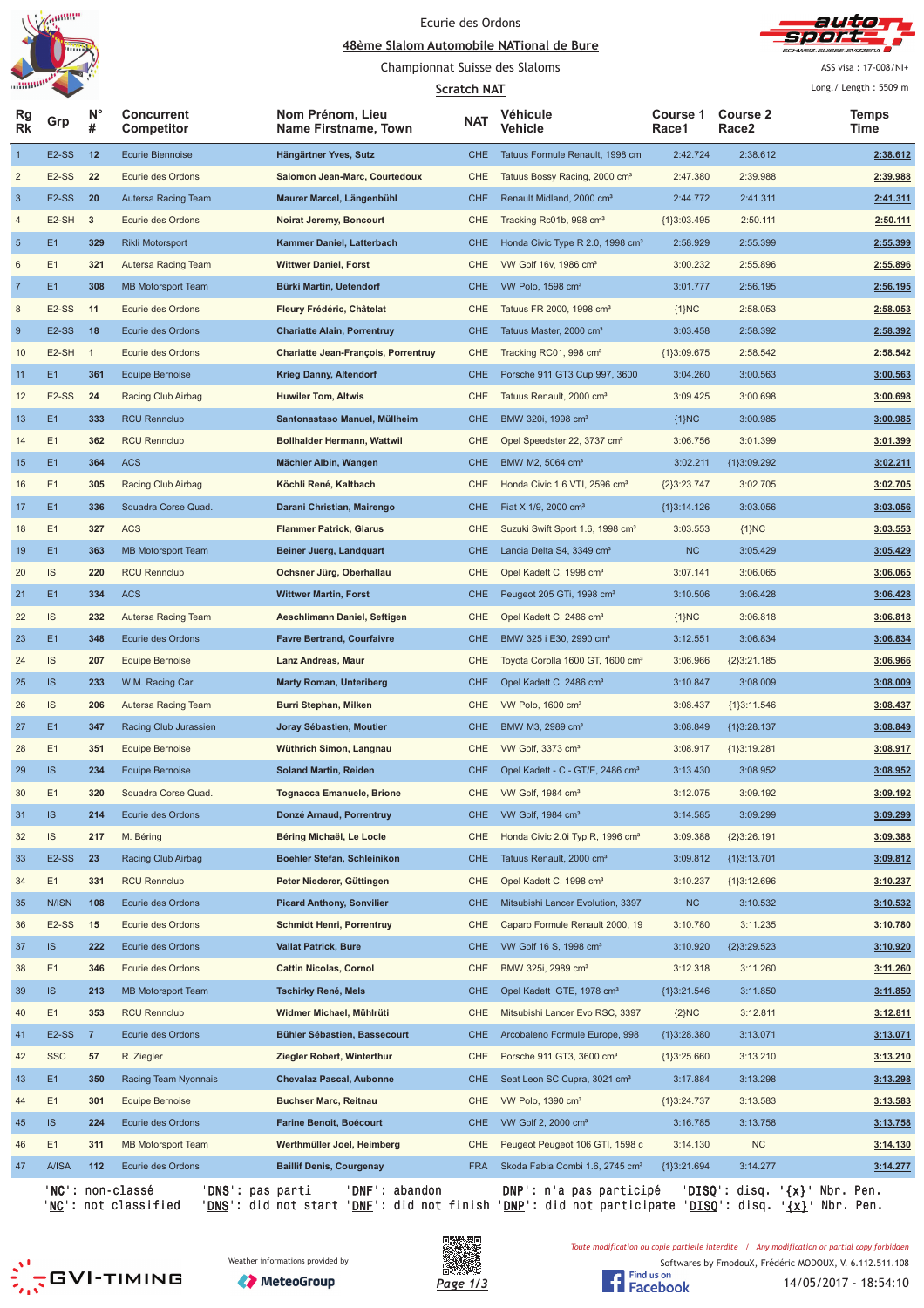





Championnat Suisse des Slaloms

**Scratch NAT** 

ASS visa: 17-008/NI+ Long./ Length: m

|          |                    |         |                                                        |                                                         | <u>Scratch NAT</u> |                                                                         |                   |                          | Lung. Length. JJU7 III                          |
|----------|--------------------|---------|--------------------------------------------------------|---------------------------------------------------------|--------------------|-------------------------------------------------------------------------|-------------------|--------------------------|-------------------------------------------------|
| Rg<br>Rk | Grp                | Ν°<br># | <b>Concurrent</b><br>Competitor                        | Nom Prénom, Lieu<br>Name Firstname, Town                | <b>NAT</b>         | Véhicule<br>Vehicle                                                     | Course 1<br>Race1 | <b>Course 2</b><br>Race2 | Temps<br>Time                                   |
| 48       | N/ISN              | 107     | Racing Club Airbag                                     | <b>Halter Joe, Ennetmoos</b>                            | <b>CHE</b>         | Mitsubishi Lancer Evo VIII, 3395 c                                      | 3:15.950          | 3:14.374                 | 3:14.374                                        |
| 49       | IS                 | 219     | W.M. Racing Car                                        | Niederberger Philip, Küssnacht                          | <b>CHE</b>         | Opel Kadett C City, 1998 cm <sup>3</sup>                                | 3:14.726          | <b>NC</b>                | 3:14.726                                        |
| 50       | <b>IS</b>          | 239     | Club Porsche 3 Lacs                                    | Comby Alexandre, La Chaux-de-Fonds                      | <b>CHE</b>         | Porsche 934/5, 4774 cm <sup>3</sup>                                     | 3:19.062          | 3:15.274                 | 3:15.274                                        |
| 51       | <b>A/ISA</b>       | 119     | Ecurie des Ordons                                      | <b>Huguelet Anthony, Bressaucourt</b>                   | <b>CHE</b>         | Subaru Impreza 2.0 Turbo, 3388 c                                        | 3:15.657          | ${1}3:19.163$            | 3:15.657                                        |
| 52       | <b>IS</b>          | 231     | Racing Team Zäziwil                                    | Knaus Christian, Fahrni                                 | <b>CHE</b>         | Opel Kadett C, 2400 cm <sup>3</sup>                                     | 3:15.975          | NC                       | 3:15.975                                        |
| 53       | IS                 | 223     | <b>RCU Rennclub</b>                                    | Zenklusen Vanessa, Sirnach                              | CHE                | Subaru Impreza Type R, 1998 cm <sup>3</sup>                             | 3:22.409          | 3:16.421                 | 3:16.421                                        |
| 54       | E1                 | 337     | <b>Equipe Bernoise</b>                                 | Kammermann Thomas, Krauchthal                           | <b>CHE</b>         | Vw Golf GTI 16V, 2000 cm <sup>3</sup>                                   | 3:18.355          | 3:16.897                 | 3:16.897                                        |
| 55       | E1                 | 304     | <b>MB Motorsport Team</b>                              | Holzer Walter, Süderen                                  | <b>CHE</b>         | Honda Civic 1.6 VTi, 1595 cm <sup>3</sup>                               | 3:18.566          | 3:17.239                 | 3:17.239                                        |
| 56       | <b>IS</b>          | 201     | <b>Equipe Bernoise</b>                                 | Rohr Werner, Teufenthal                                 | <b>CHE</b>         | Toyota Corolla 1600 GT, 1587 cm <sup>3</sup>                            | ${1}3:17.658$     | ${1}3:35.013$            | 3:17.658                                        |
| 57       | E1                 | 360     | Squadra Corse Quad.                                    | Cereghetti Aramis, Lopagno                              | <b>CHE</b>         | BMW M5, 3534 cm <sup>3</sup>                                            | ${2}3:30.756$     | ${1}3:18.086$            | 3:18.086                                        |
| 58       | N/ISN              | 105     | <b>ACS</b>                                             | Brantschen Iwan, Randa                                  | <b>CHE</b>         | Renault Clio 2.0 16V, 1998 cm <sup>3</sup>                              | 3:22.446          | 3:18.445                 | 3:18.445                                        |
| 59       | E1                 | 352     | Squadra Corse Quad.                                    | Cristoni Fabio, Péry                                    | CHE                | Lancia Delta HF Integrale 16V, 33                                       | 3:19.596          | 3:18.822                 | 3:18.822                                        |
| 60       | IS                 | 204     | <b>RCU Rennclub</b>                                    | <b>Oberhofer Rudi, Staad</b>                            | <b>AUT</b>         | VW Golf, 1598 cm <sup>3</sup>                                           | ${1}NC$           | ${1}3:19.231$            | 3:19.231                                        |
| 61       | IS                 | 218     | I. Fantoni                                             | Fantoni Ivan, Gudo                                      | <b>CHE</b>         | VW Golf 1, 1998 cm <sup>3</sup>                                         | NC                | 3:20.346                 | 3:20.346                                        |
| 62       | IS                 | 225     | <b>MB Motorsport Team</b>                              | Ruesch Thomas, Kölliken                                 | <b>CHE</b>         | Renault Clio Sport, 2000 cm <sup>3</sup>                                | 3:21.151          | ${1}3:27.343$            | 3:21.151                                        |
| 63       | A/ISA              | 111     | Ecurie des Ordons                                      | <b>Marchand Quentin, St-Ursanne</b>                     | <b>CHE</b>         | Ford Fiesta 1.6 16V, 1596 cm <sup>3</sup>                               | 3:27.334          | 3:21.305                 | 3:21.305                                        |
| 64       | E1                 | 322     | Autersa Racing Team                                    | Mürner Adrian, Heimberg                                 | <b>CHE</b>         | Volkswagen Golf 2 GTI, 1991 cm <sup>3</sup>                             | 3:21.358          | ${1}3:25.252$            | 3:21.358                                        |
| 65       | E1                 | 330     | E. Macchi                                              | <b>Macchi Elio, Fontenais</b>                           | <b>CHE</b>         | Renault Clio RS 2.0 16V, 1998 cm                                        | ${2}3:40.831$     | 3:21.479                 | 3:21.479                                        |
| 66       | <b>SSC</b>         | 56      | <b>MB Motorsport Team</b>                              | Mürner Pierre, Reichenbach                              | <b>CHE</b>         | Porsche 911 GT3, 3598 cm <sup>3</sup>                                   | <b>NC</b>         | 3:22.652                 | 3:22.652                                        |
| 67       | IS                 | 203     | Ecurie des Ordons                                      | Jeannerat Damien, Montenol                              | CHE                | Opel Corsa B 16 GSi, 1597 cm <sup>3</sup>                               | 3:26.030          | 3:22.719                 | 3:22.719                                        |
| 68       | E1                 | 303     | L. Aliberti                                            | Aliberti Luca, Estavayer-le-Lac                         | <b>CHE</b>         | VW Golf LS, 1588 cm <sup>3</sup>                                        | 3:28.352          | 3:23.650                 | 3:23.650                                        |
| 69       | E1                 | 328     | S. Jaquemet                                            | Jaquemet Stéphane, St-Cierges                           | <b>CHE</b>         | Renault Clio RS Cup, 1998 cm <sup>3</sup>                               | 3:24.672          | ${1}3:26.464$            | 3:24.672                                        |
| 70       | E1                 | 326     | Ecurie du Nord                                         | <b>Bombardier Alain, Orbe</b>                           | <b>CHE</b>         | Renault Clio Coupe, 1998 cm <sup>3</sup>                                | ${1}NC$           | 3:24.875                 | 3:24.875                                        |
| 71       | E2-SS              | 14      | Racing Club Airbag                                     | <b>Neuhaus Thomas, Windisch</b>                         | <b>CHE</b>         | Tatuus Formel Renault, 1998 cm <sup>3</sup>                             | 3:30.348          | 3:24.963                 | 3:24.963                                        |
| 72       | E1                 | 319     | Ecurie des Ordons                                      | <b>Biaggi Gaetan, Coeuve</b>                            | <b>CHE</b>         | VW Golf, 1984 cm <sup>3</sup>                                           | NC                | 3:25.948                 | 3:25.948                                        |
| 73       | IS                 | 210     | Racing Team Zäziwil                                    | Etter André, Steffisburg                                | <b>CHE</b>         | Opel Kadett C GT/E, 2486 cm <sup>3</sup>                                | ${1}NC$           | ${1}3:26.447$            | 3:26.447                                        |
| 74       | E <sub>2</sub> -SS | 17      | F. Boillot                                             | <b>Boillot Frederic, Dasle</b>                          | <b>FRA</b>         | Tatuus Formule Renault 2.0, 2000                                        | {1}3:39.547       | 3:26.744                 | 3:26.744                                        |
| 75       | IS                 | 205     | Autersa Racing Team                                    | <b>Zihlmann Roland, Malters</b>                         | CHE                | VW Golf, 1598 cm <sup>3</sup>                                           | <b>NC</b>         | 3:27.936                 | 3:27.936                                        |
| 76       | <b>IS</b>          | 221     | Ecurie des Ordons                                      | <b>Schorderet Yann, Bure</b>                            | <b>CHE</b>         | Renault Clio 3 Cup, 1998 cm <sup>3</sup>                                | 3:36.477          | 3:27.953                 | 3:27.953                                        |
| 77       | <b>ATS</b>         | 400     | <b>ACS</b>                                             | Burkhalter Sylvain, Tramelan                            | <b>CHE</b>         | Fiat 500 1.4 Abarth, 2326 cm <sup>3</sup>                               | 3:35.621          | 3:28.074                 | 3:28.074                                        |
| 78       | A/ISA              | 115     | <b>Ecurie Basilisk</b>                                 | <b>Mostberger Kevin, Therwil</b>                        | <b>CHE</b>         | Honda Integra Type R, 1797 cm <sup>3</sup>                              | ${2}3:37.770$     | ${1}3:28.398$            | 3:28.398                                        |
|          | SuperS             |         | <b>RCU Rennclub</b>                                    |                                                         | CHE                |                                                                         |                   |                          |                                                 |
| 79       |                    | 53      |                                                        | Eisenbart Peter, Jonschwil                              |                    | Ford Escort Cosw. 4x4, 3386 cm <sup>3</sup>                             | 3:41.035          | 3:28.554                 | 3:28.554                                        |
| 80       | E <sub>1</sub>     | 340     | <b>Equipe Bernoise</b>                                 | <b>Epp Martin, Altdorf</b><br>Schmid Sébastien, Moutier | <b>REG</b>         | BMW 325 i, 2493 cm <sup>3</sup><br>Abarth 500 R3T, 2326 cm <sup>3</sup> | 3:32.212          | 3:28.955                 | 3:28.955                                        |
| 81       | <b>ATC</b>         | 414     | Racing Club Jurassien                                  |                                                         | CHE                |                                                                         | 3:29.044          | ${1}NC$                  | 3:29.044<br>3:29.126                            |
| 82       | E1                 | 323     | Autersa Racing Team                                    | Könitzer Patrick, Rüschegg                              | <b>CHE</b>         | Volkswagen 17 Golf GTI, 1997 cm                                         | 3:34.542          | 3:29.126                 |                                                 |
| 83       | <b>ATC</b>         | 413     | <b>Team Rallye Top</b>                                 | Wyssen Beat, Spiezwiler                                 | CHE                | Abarth 500 R3T, 2326 cm <sup>3</sup>                                    | 3:35.220          | 3:29.396                 | 3:29.396                                        |
| 84       | N/ISN              | 102     | Ecurie des Ordons                                      | <b>Salomon Quentin, Fregiecourt</b>                     | <b>CHE</b>         | Peugeot 106 S16, 1587 cm <sup>3</sup>                                   | NC                | 3:29.723                 | 3:29.723                                        |
| 85       | IS                 | 211     | R. Scherrer                                            | <b>Scherrer Ruth, Lachen</b>                            | CHE                | BMW 318 iS, 1796 cm <sup>3</sup>                                        | 3:32.912          | 3:29.904                 | 3:29.904                                        |
| 86       | IS                 | 212     | Sägesser Motorsport                                    | Meier Gilbert, Rudolfstetten                            | <b>CHE</b>         | Honda Integra Type-R, 1797 cm <sup>3</sup>                              | ${1}3:37.920$     | ${1}3:30.002$            | 3:30.002                                        |
| 87       | E1                 | 317     | Ecurie des Ordons                                      | Petignat Lionel, Undervelier                            | CHE                | Peugeot 309 GTI, 1927 cm <sup>3</sup>                                   | ${1}3:42.696$     | 3:30.618                 | 3:30.618                                        |
| 88       | IS                 | 237     | Club Porsche 3 Lacs                                    | Comby David, La Chaux-de-Fonds                          | <b>CHE</b>         | Porsche 911 Carrera, 3163 cm <sup>3</sup>                               | 3:34.271          | 3:30.787                 | 3:30.787                                        |
| 89       | SuperS             | 50      | <b>MB Motorsport Team</b>                              | <b>Sattler Sven, Mettmenstetten</b>                     | CHE                | Honda Integra Type-R, 1590 cm <sup>3</sup>                              | 3:30.814          | ${1}NC$                  | 3:30.814                                        |
| 90       | IS.                | 216     | Ecurie des Ordons                                      | <b>Biaggi Arnaud, Courgenay</b>                         | <b>CHE</b>         | Opel Kadett - C - GT/E, 1990 cm <sup>3</sup>                            | 3:31.008          | ${1}3:35.313$            | 3:31.008                                        |
| 91       | <b>ATS</b>         | 407     | W. Reho                                                | Reho Walter, Hergiswil                                  | CHE                | Fiat 500 Abarth 695, 2326 cm <sup>3</sup>                               | ${1}NC$           | 3:31.056                 | 3:31.056                                        |
| 92       | E1                 | 341     | Ecurie des Ordons                                      | Jolidon Nicolas, St-Brais                               | <b>CHE</b>         | BMW 325 E 30, 2493 cm <sup>3</sup>                                      | 3:36.494          | 3:31.405                 | 3:31.405                                        |
| 93       | N/ISN              | 101     | Ecurie des Ordons                                      | Goudron Dan, Saignelégier                               | CHE                | Citroën Saxo 1.6 16V, 1587 cm <sup>3</sup>                              | NC                | 3:31.722                 | 3:31.722                                        |
| 94       | E1                 | 325     | G. Bitto                                               | <b>Bitto Giuseppe, Le Mont</b>                          | <b>CHE</b>         | Renault Clio RS Cup, 1998 cm <sup>3</sup>                               | 3:31.979          | <b>NC</b>                | 3:31.979                                        |
|          |                    |         | ' <u>NC</u> ': non-classé<br>' <u>DNS</u> ': pas parti | 'DNF': abandon                                          |                    | ' <u>DNP</u> ': n'a pas participé                                       |                   |                          | ' <u>DISQ</u> ': disq. ' <u>{x}</u> ' Nbr. Pen. |

'<u>NC</u>': not classified '<u>DNS</u>': did not start '<u>DNF</u>': did not finish '<u>DNP</u>': did not participate '<u>DISQ</u>': disq. '<u>{x}</u>' Nbr. Pen.







Toute modification ou copie partielle interdite / Any modification or partial copy forbidden

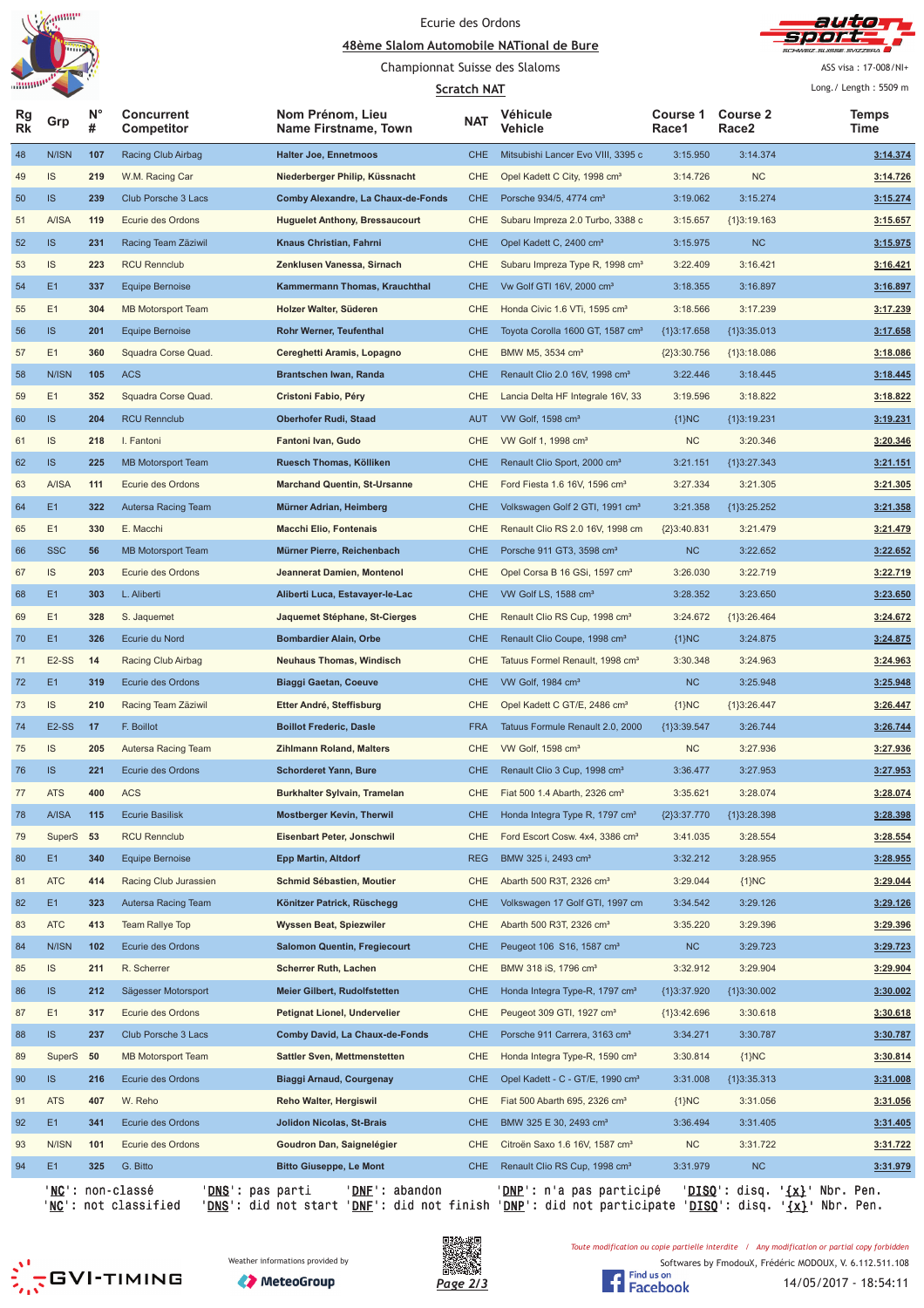





Championnat Suisse des Slaloms

ASS visa: 17-008/NI+  $\sqrt{1}$  ength  $\sqrt{5500}$ 

|          |                    |                  |                                                                             |                                                                                                                       | <b>Scratch NAT</b> |                                              |                   |                          | Long. / Length: $5509$ m                                                                                              |
|----------|--------------------|------------------|-----------------------------------------------------------------------------|-----------------------------------------------------------------------------------------------------------------------|--------------------|----------------------------------------------|-------------------|--------------------------|-----------------------------------------------------------------------------------------------------------------------|
| Rg<br>Rk | Grp                | $N^{\circ}$<br># | <b>Concurrent</b><br>Competitor                                             | Nom Prénom, Lieu<br>Name Firstname, Town                                                                              | <b>NAT</b>         | Véhicule<br>Vehicle                          | Course 1<br>Race1 | <b>Course 2</b><br>Race2 | Temps<br>Time                                                                                                         |
| 95       | <b>ATS</b>         | 401              | Lugano Racing Team                                                          | <b>Crevoiserat Cyrille, Courroux</b>                                                                                  | <b>CHE</b>         | Fiat 500C 1.4Abarth SS, 2326 cm <sup>3</sup> | <b>NC</b>         | 3:32.105                 | 3:32.105                                                                                                              |
| 96       | <b>ATS</b>         | 405              | P. Kasper                                                                   | Kasper Paul, Hergiswil                                                                                                | CHE                | Fiat 500 1.4 Abarth, 2326 cm <sup>3</sup>    | ${1}3:46.165$     | 3:32.399                 | 3:32.399                                                                                                              |
| 97       | IS                 | 215              | Ecurie des Ordons                                                           | Wüthrich Daniel, Bassecourt                                                                                           | <b>CHE</b>         | VW Golf, 1984 cm <sup>3</sup>                | ${1}3:32.959$     | NC                       | 3:32.959                                                                                                              |
| 98       | <b>ATC</b>         | 412              | Equipe Bernoise                                                             | Garovi Martina, Sachseln                                                                                              | CHE                | Fiat 500 Abarth 695, 2326 cm <sup>3</sup>    | 3:42.784          | 3:33.043                 | 3:33.043                                                                                                              |
| 99       | E1                 | 318              | Ecurie des Ordons                                                           | Rossé David, Courtételle                                                                                              | <b>CHE</b>         | VW Golf 16v, 1983 cm <sup>3</sup>            | <b>NC</b>         | 3:33.769                 | 3:33.769                                                                                                              |
| 100      | E <sub>2</sub> -SC | $\sqrt{5}$       | Ecurie des Ordons                                                           | Vallat Jean-Louis, Alle                                                                                               | CHE                | PRM Fun Boost GT, 1298 cm <sup>3</sup>       | ${2}3:38.061$     | <b>NC</b>                | 3:38.061                                                                                                              |
| 101      | <b>ATS</b>         | 403              | A. Frieri                                                                   | Frieri Attilio, Ebikon                                                                                                | <b>CHE</b>         | Fiat 500 Abarth 695, 2326 cm <sup>3</sup>    | 3:40.970          | 3:38.242                 | 3:38.242                                                                                                              |
| 102      | N/ISN              | 109              | Equipe Bernoise                                                             | <b>Werren Rino, Spiez</b>                                                                                             | CHE                | Mitsubishi Lancer Evolution X, 33            | <b>NC</b>         | ${2}3:39.074$            | 3:39.074                                                                                                              |
| 103      | IS                 | 230              | Atelier de la Tzoumaz                                                       | <b>Santos Ted, Vuiteboeuf</b>                                                                                         | <b>ESP</b>         | Seat Ibiza Cupra 2, 2040 cm <sup>3</sup>     | <b>DNF</b>        | ${2}3:41.252$            | 3:41.252                                                                                                              |
| 104      | <b>ATC</b>         | 411              | <b>Team Rallye Top</b>                                                      | Riesen Bruno, Oberbütschel                                                                                            | CHE                | Abarth 500 R3T, 2326 cm <sup>3</sup>         | 3:43.538          | 3:42.084                 | 3:42.084                                                                                                              |
| 105      | <b>ATC</b>         | 410              | Racing Club Jurassien                                                       | <b>Schmid Dario, Moutier</b>                                                                                          | <b>CHE</b>         | Abarth 500 R3T, 2326 cm <sup>3</sup>         | ${1}3:42.438$     | <b>NC</b>                | 3:42.438                                                                                                              |
| 106      | IS                 | 202              | W.M. Racing Car                                                             | Thomas Hüppi, Pfäffikon                                                                                               | <b>CHE</b>         | Volkswagen Golf GTI, 1588 cm <sup>3</sup>    | <b>NC</b>         | ${2}3:42.884$            | 3:42.884                                                                                                              |
| 107      | N/ISN              | 103              | <b>Equipe Bernoise</b>                                                      | Walther Thomas, Kräiligen                                                                                             | <b>CHE</b>         | Citroen Saxo 1.6 VTS, 1587 cm <sup>3</sup>   | 3:49.865          | 3:44.680                 | 3:44.680                                                                                                              |
| 108      | <b>ATS</b>         | 402              | L. Desserich                                                                | <b>Desserich Lukas, Horw</b>                                                                                          | CHE                | Fiat 500 Abarth 695, 2326 cm <sup>3</sup>    | ${1}3:44.692$     | ${1}NC$                  | 3:44.692                                                                                                              |
| 109      | E1                 | 316              | M. Rudolf                                                                   | <b>Rudolf Martin, Bassecourt</b>                                                                                      | <b>CHE</b>         | VW Golf 1, 1910 cm <sup>3</sup>              | ${2}3:48.310$     | ${2}NC$                  | 3:48.310                                                                                                              |
| 110      | <b>ATS</b>         | 408              | Team Rallye Top                                                             | Wyssen Janine, Spiezwiler                                                                                             | CHE                | Fiat 500 1.4 Abarth, 2326 cm <sup>3</sup>    | 3:51.006          | 3:52.826                 | 3:51.006                                                                                                              |
| 111      | <b>ATS</b>         | 406              | <b>ACS</b>                                                                  | <b>Recher Roland, Pratteln</b>                                                                                        | <b>CHE</b>         | Fiat Punto 1.4 Abarth, 2326 cm <sup>3</sup>  | 3:53.842          | <b>NC</b>                | 3:53.842                                                                                                              |
| 112      | <b>HIST</b>        | 130              | <b>Swiss Historic RT</b>                                                    | <b>Buehrer Nicolas, Bienne</b>                                                                                        | CHE                | BMW M 1, 3453 cm <sup>3</sup>                | <b>NC</b>         | 4:05.582                 | 4:05.582                                                                                                              |
|          | E <sub>2</sub> -SC | $\overline{4}$   | Ecurie des Ordons                                                           | <b>Rerat Jean-Louis, Bure</b>                                                                                         | <b>CHE</b>         | PRM Fun Boost, 998 cm <sup>3</sup>           | <b>NC</b>         | <b>NC</b>                | <u> - 100 - 100 - 100 - 100 - 100 - 100 - 100 - 100 - 100 - 100 - 100 - 100 - 100 - 100 - 100 - 100 - 100 - 100 -</u> |
|          | E <sub>2</sub> -SS | 10               | Ecurie 13 Etoiles                                                           | Dufaux Jean Jacques, Rheinfelden                                                                                      | <b>CHE</b>         | Martini MK 45, 1990 cm <sup>3</sup>          | <b>DISQ</b>       | <b>DISQ</b>              | <u>Seven</u>                                                                                                          |
|          | E <sub>2</sub> -SS | 19               | Racing Club Airbag                                                          | Egli Philip, Rombach                                                                                                  | <b>CHE</b>         | Dallara 394 Opel, 2000 cm <sup>3</sup>       | <b>DISQ</b>       | <b>DISQ</b>              |                                                                                                                       |
|          | E <sub>2</sub> -SS | 21               | <b>Chablais Racing Team</b>                                                 | <b>Planchamp Didier, Vionnaz</b>                                                                                      | CHE                | Tatuus Renault, 2000 cm <sup>3</sup>         | <b>DISQ</b>       | <b>DISQ</b>              |                                                                                                                       |
|          | SuperS 54          |                  | <b>ACS</b>                                                                  | Hungerbühler Thomas, Winterthur                                                                                       | <b>CHE</b>         | Opel Astra G20 Coup, 3397 cm <sup>3</sup>    | <b>DNP</b>        | <b>DNP</b>               | <u> 1999 - 19</u>                                                                                                     |
|          | N/ISN              | 100              | G. Cuenin                                                                   | <b>Cuenin Geoffrey, Epauvillers</b>                                                                                   | CHE                | Peugeot 1007 1.6i 16V, 1587 cm <sup>3</sup>  | <b>DNP</b>        | <b>DNP</b>               |                                                                                                                       |
|          | <b>IS</b>          | 200              | <b>RCU Rennclub</b>                                                         | <b>Hofer Thomas, Wallisellen</b>                                                                                      | <b>CHE</b>         | Citroën Saxo 1.6 VTS, 1587 cm <sup>3</sup>   | <b>DNP</b>        | <b>DNP</b>               |                                                                                                                       |
|          | IS                 | 235              | W.M. Racing Car                                                             | Waldvogel Ferdi, Unteriberg                                                                                           | CHE                | BMW M3, 2486 cm <sup>3</sup>                 | <b>DNP</b>        | <b>DNP</b>               | <u>ringen</u>                                                                                                         |
|          | <b>IS</b>          | 236              | Autersa Racing Team                                                         | Zbinden Michael, Wattenwil                                                                                            | <b>CHE</b>         | Opel Kadett - C, 2498 cm <sup>3</sup>        | <b>DNP</b>        | <b>DNP</b>               |                                                                                                                       |
|          | IS                 | 238              | <b>Stadler Motorsport</b>                                                   | Büetiger Paul, Lohn                                                                                                   | CHE                | Porsche 911 GT3 Cup, 3598 cm <sup>3</sup>    | ${1}NC$           | ${1}NC$                  |                                                                                                                       |
|          | E1                 | 300              | Sägesser Motorsport                                                         | Cerini Michel, Steffisburg                                                                                            | <b>CHE</b>         | VW Polo, 1297 cm <sup>3</sup>                | ${3}NC$           | ${1}NC$                  |                                                                                                                       |
|          | E1                 | 306              | <b>MB Motorsport Team</b>                                                   | Gfeller Heinz, Noflen                                                                                                 |                    | CHE Ford Fiesta 1.6, 1596 cm <sup>3</sup>    | <b>DISQ</b>       | <b>DISQ</b>              | <u>Seven</u>                                                                                                          |
|          | E1                 | 310              | Ecurie des Ordons                                                           | <b>Chariatte Sylvain, Mormont</b>                                                                                     | <b>CHE</b>         | VW Golf, 1598 cm <sup>3</sup>                | <b>DISQ</b>       | <b>DISQ</b>              | <u> 1999 - 199</u>                                                                                                    |
|          | E1                 | 324              | Autersa Racing Team                                                         | Straubhaar Peter, Uttigen                                                                                             | CHE                | VW Golf, 1997 cm <sup>3</sup>                | <b>DISQ</b>       | <b>DISQ</b>              |                                                                                                                       |
|          | E1                 | 332              | Ecurie du Nord                                                              | Randin Michel, Mervelier                                                                                              | <b>CHE</b>         | Renault Clio Coupe, 1998 cm <sup>3</sup>     | <b>NC</b>         | NC                       |                                                                                                                       |
|          | E1                 | 345              | Racing Club Airbag                                                          | Leupi Mario, Emmenbrücke                                                                                              | CHE                | BMW 328i Coupé, 2792 cm <sup>3</sup>         | <b>DISQ</b>       | <b>DISQ</b>              |                                                                                                                       |
|          | E1                 | 354              | <b>Equipe Bernoise</b>                                                      | <b>Steiner Reto, Unteriberg</b>                                                                                       | <b>CHE</b>         | Seat Leon Cup Racer MK3 TCR,                 | <b>NC</b>         | <b>NC</b>                |                                                                                                                       |
|          |                    |                  | ' <mark>NC</mark> ': non-classé<br>'DNS': pas parti<br>'NC': not classified | 'DNE': abandon<br>'DNS': did not start 'DNE': did not finish 'DNP': did not participate 'DISQ': disq. '{x}' Nbr. Pen. |                    | 'DNP': n'a pas participé                     |                   |                          | 'DISQ': disq. '{x}' Nbr. Pen.                                                                                         |

 **!"#\$** 

**<u>R. Modoux : \_\_\_\_\_\_\_\_\_\_\_\_\_\_\_\_</u>** 





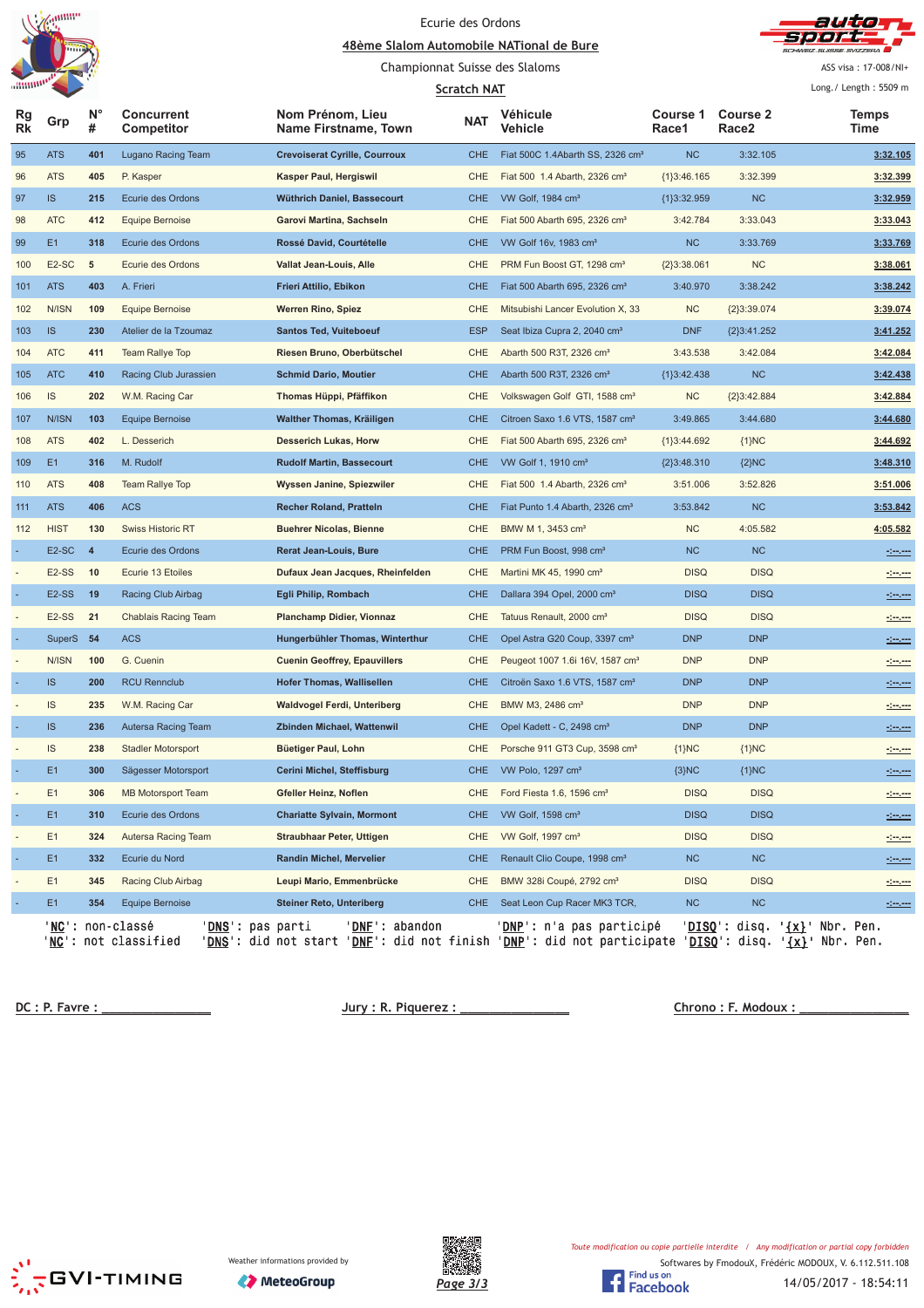|                                                           | annum  |                                          |                                                                                                                                                             |                          | Ecurie des Ordons                            |                      |                      |                                                 |  |  |
|-----------------------------------------------------------|--------|------------------------------------------|-------------------------------------------------------------------------------------------------------------------------------------------------------------|--------------------------|----------------------------------------------|----------------------|----------------------|-------------------------------------------------|--|--|
|                                                           |        |                                          |                                                                                                                                                             |                          | 48ème Slalom Automobile NATional de Bure     |                      |                      |                                                 |  |  |
|                                                           |        |                                          |                                                                                                                                                             |                          | Championnat Suisse des Slaloms               |                      |                      | ASS visa: 17-008/NI+<br>Long./ Length: 5509 m   |  |  |
| Rg<br>Rk                                                  | N<br># | <b>Concurrent</b><br>Competitor          | Nom Prénom, Lieu<br>Name Firstame, Town                                                                                                                     | Essais NAT<br><b>NAT</b> | Véhicule<br><b>Vehicle</b>                   | Essai 1<br>Training1 | Essai 2<br>Training2 | <b>Temps</b><br>Time                            |  |  |
|                                                           |        |                                          |                                                                                                                                                             |                          |                                              |                      |                      |                                                 |  |  |
|                                                           |        |                                          | Catégorie / Category : SuperSérie 0 -> 1600 cm <sup>3</sup>                                                                                                 |                          |                                              |                      |                      |                                                 |  |  |
|                                                           | 50     | <b>MB Motorsport Team</b>                | Sven Sattler, Mettmenstetten                                                                                                                                | <b>CHE</b>               | Honda Integra Type-R, 1590 cm <sup>3</sup>   | 3:34.192             | <b>DNS</b>           | 3:34.192                                        |  |  |
|                                                           |        |                                          | Catégorie / Category : SuperSérie 2501 -> 3500 cm <sup>3</sup>                                                                                              |                          |                                              |                      |                      |                                                 |  |  |
|                                                           | 53     | <b>RCU Rennclub</b>                      | Peter Eisenbart, Jonschwil                                                                                                                                  | <b>CHE</b>               | Ford Escort Cosw. 4x4, 3386 cm <sup>3</sup>  | 3:46.297             | <b>DNS</b>           | 3:46.297                                        |  |  |
| $\overline{2}$                                            | 54     | <b>ACS</b>                               | Thomas Hungerbühler, Winterthur                                                                                                                             | <b>CHE</b>               | Opel Astra G20 Coup, 3397 cm <sup>3</sup>    | 4:11.121             | <b>DNS</b>           | 4:11.121                                        |  |  |
|                                                           |        |                                          | Catégorie / Category : SuperSérie Compétition + 3500 cm <sup>3</sup>                                                                                        |                          |                                              |                      |                      |                                                 |  |  |
|                                                           | 57     | R. Ziegler                               | <b>Robert Ziegler, Winterthur</b>                                                                                                                           | <b>CHE</b>               | Porsche 911 GT3, 3600 cm <sup>3</sup>        | 3:28.129             | 3:59.413             | 3:28.129                                        |  |  |
| $\overline{c}$                                            | 56     | <b>MB Motorsport Team</b>                | Pierre Mürner, Reichenbach                                                                                                                                  | CHE                      | Porsche 911 GT3, 3598 cm <sup>3</sup>        | 3:36.702             | 3:58.034             | 3:36.702                                        |  |  |
|                                                           |        |                                          |                                                                                                                                                             |                          |                                              |                      |                      |                                                 |  |  |
|                                                           |        |                                          | Catégorie / Category : N/ISN 0 -> 1600 cm <sup>3</sup>                                                                                                      |                          |                                              |                      |                      |                                                 |  |  |
|                                                           | 102    | Ecurie des Ordons                        | Quentin Salomon, Fregiecourt                                                                                                                                | <b>CHE</b>               | Peugeot 106 S16, 1587 cm <sup>3</sup>        | 3:45.717             | 4:05.223             | 3:45.717                                        |  |  |
| $\overline{2}$                                            | 100    | G. Cuenin                                | <b>Geoffrey Cuenin, Epauvillers</b>                                                                                                                         | CHE                      | Peugeot 1007 1.6i 16V, 1587 cm <sup>3</sup>  | 3:51.968             | 4:11.026             | 3:51.968                                        |  |  |
| $\overline{3}$                                            | 103    | <b>Equipe Bernoise</b>                   | Thomas Walther, Kräiligen                                                                                                                                   | <b>CHE</b>               | Citroen Saxo 1.6 VTS, 1587 cm <sup>3</sup>   | 3:52.789             | 4:10.719             | 3:52.789                                        |  |  |
| $\overline{4}$                                            | 101    | Ecurie des Ordons                        | Dan Goudron, Saignelégier                                                                                                                                   | <b>CHE</b>               | Citroën Saxo 1.6 16V, 1587 cm <sup>3</sup>   | 3:56.460             | 4:20.128             | 3:56.460                                        |  |  |
| Catégorie / Category : N/ISN 1601 -> 2000 cm <sup>3</sup> |        |                                          |                                                                                                                                                             |                          |                                              |                      |                      |                                                 |  |  |
|                                                           | 105    | <b>ACS</b>                               | Iwan Brantschen, Randa                                                                                                                                      | CHE                      | Renault Clio 2.0 16V, 1998 cm <sup>3</sup>   | 3:31.077             | 3:48.290             | 3:31.077                                        |  |  |
|                                                           |        |                                          |                                                                                                                                                             |                          |                                              |                      |                      |                                                 |  |  |
|                                                           |        | Catégorie / Category :                   | <b>N/ISN</b><br>$2501 - 3500$ cm <sup>3</sup>                                                                                                               |                          |                                              |                      |                      |                                                 |  |  |
|                                                           | 108    | Ecurie des Ordons                        | <b>Anthony Picard, Sonvilier</b>                                                                                                                            | <b>CHE</b>               | Mitsubishi Lancer Evolution, 3397            | 3:17.977             | 3:23.301             | 3:17.977                                        |  |  |
| $\overline{2}$                                            | 107    | Racing Club Airbag                       | Joe Halter, Ennetmoos                                                                                                                                       | <b>CHE</b>               | Mitsubishi Lancer Evo VIII, 3395 c           | 3:28.095             | 3:45.506             | 3:28.095                                        |  |  |
| $\overline{3}$                                            | 109    | <b>Equipe Bernoise</b>                   | <b>Rino Werren, Spiez</b>                                                                                                                                   | CHE                      | Mitsubishi Lancer Evolution X, 339           | 3:33.719             | 4:23.278             | 3:33.719                                        |  |  |
|                                                           |        |                                          |                                                                                                                                                             |                          |                                              |                      |                      |                                                 |  |  |
|                                                           |        |                                          | Catégorie / Category : A/ISA 0 -> 1600 cm <sup>3</sup>                                                                                                      |                          |                                              |                      |                      |                                                 |  |  |
|                                                           | 111    | Ecurie des Ordons                        | Quentin Marchand, St-Ursanne                                                                                                                                | CHE.                     | Ford Fiesta 1.6 16V, 1596 cm <sup>3</sup>    | 3:35.463             | 3:57.690             | 3:35.463                                        |  |  |
|                                                           |        |                                          | Catégorie / Category : A/ISA 1601 -> 2000 cm <sup>3</sup>                                                                                                   |                          |                                              |                      |                      |                                                 |  |  |
|                                                           | 115    | <b>Ecurie Basilisk</b>                   | Kevin Mostberger, Therwil                                                                                                                                   | CHE.                     | Honda Integra Type R, 1797 cm <sup>3</sup>   | 3:33.657             | 3:49.814             | 3:33.657                                        |  |  |
|                                                           |        |                                          |                                                                                                                                                             |                          |                                              |                      |                      |                                                 |  |  |
|                                                           |        |                                          | Catégorie / Category : A/ISA 2501 -> 3500 cm <sup>3</sup>                                                                                                   |                          |                                              |                      |                      |                                                 |  |  |
|                                                           | 112    | Ecurie des Ordons                        | Denis Baillif, Courgenay                                                                                                                                    | <b>FRA</b>               | Skoda Fabia Combi 1.6, 2745 cm <sup>3</sup>  | 3:12.509             | 3:52.200             | 3:12.509                                        |  |  |
| $\overline{2}$                                            | 119    | Ecurie des Ordons                        | Anthony Huguelet, Bressaucourt                                                                                                                              | CHE                      | Subaru Impreza 2.0 Turbo, 3388 c             | 3:17.842             | 3:38.832             | 3:17.842                                        |  |  |
|                                                           |        |                                          | Catégorie / Category : Historic 2501 -> 3500 cm <sup>3</sup>                                                                                                |                          |                                              |                      |                      |                                                 |  |  |
|                                                           | 130    | <b>Swiss Historic RT</b>                 | <b>Nicolas Buehrer, Bienne</b>                                                                                                                              | CHE                      | BMW M 1, 3453 cm <sup>3</sup>                | 3:36.365             | 4:24.483             | 3:36.365                                        |  |  |
|                                                           |        |                                          |                                                                                                                                                             |                          |                                              |                      |                      |                                                 |  |  |
|                                                           |        |                                          | Catégorie / Category : InterSwiss 0 -> 1600 cm <sup>3</sup>                                                                                                 |                          |                                              |                      |                      |                                                 |  |  |
|                                                           | 204    | <b>RCU Rennclub</b>                      | Rudi Oberhofer, Staad                                                                                                                                       | <b>AUT</b>               | VW Golf, 1598 cm <sup>3</sup>                | 3:11.897             | 4:09.182             | 3:11.897                                        |  |  |
| $\overline{c}$                                            | 207    | Equipe Bernoise                          | Andreas Lanz, Maur                                                                                                                                          | CHE                      | Toyota Corolla 1600 GT, 1600 cm <sup>3</sup> | 3:21.520             | 3:44.324             | 3:21.520                                        |  |  |
| $\overline{3}$                                            | 206    | Autersa Racing Team                      | Stephan Burri, Milken                                                                                                                                       | <b>CHE</b>               | VW Polo, 1600 cm <sup>3</sup>                | 3:26.980             | 3:46.241             | 3:26.980                                        |  |  |
| $\overline{4}$                                            | 203    | Ecurie des Ordons                        | Damien Jeannerat, Montenol                                                                                                                                  | CHE                      | Opel Corsa B 16 GSi, 1597 cm <sup>3</sup>    | 3:37.384             | 3:57.638             | 3:37.384                                        |  |  |
|                                                           |        | 'NC': non-classé<br>'NC': not classified | ' <b>DNF</b> ': abandon<br>' <u>DNS</u> ': pas parti<br>'DNS': did not start 'DNE': did not finish 'DNP': did not participate 'DISQ': disq. '{X}' Nbr. Pen. |                          | ' <u>DNP</u> ': n'a pas participé            |                      |                      | ' <u>DISQ</u> ': disq. ' <u>{x}</u> ' Nbr. Pen. |  |  |





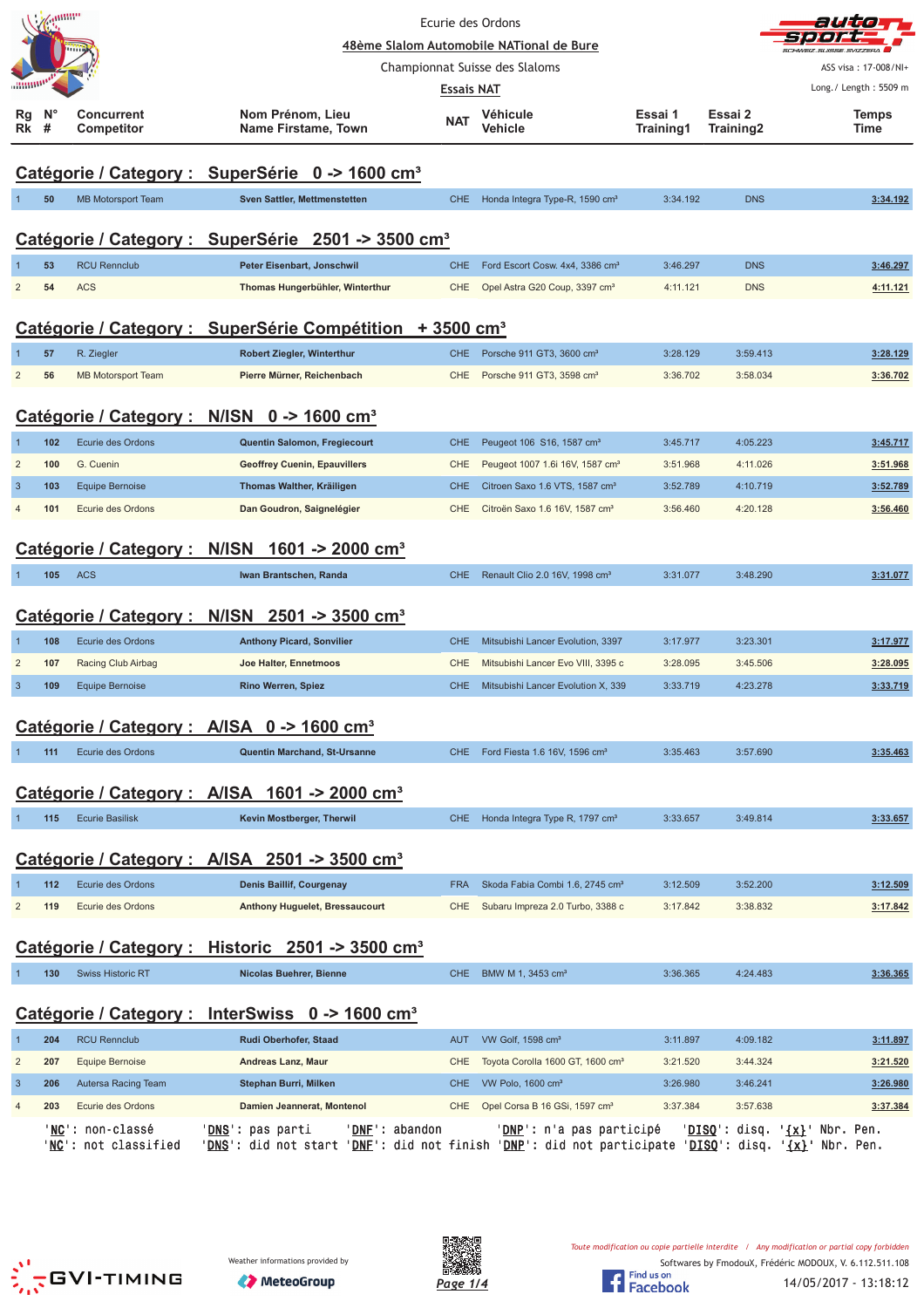|         | anum |
|---------|------|
|         |      |
|         |      |
| annumo! |      |





 $\triangle$ SS visa · 17-008/NI+

#### Championnat Suisse des Slaloms ß Long./ Length: 5509 m **Essais NAT N° Concurrent Véhicule Essai 1 Nom Prénom, Lieu Essai 2 Temps Rg The Manufacture of the Contract Level of Training1 Training2 Time Competitor Name Firstame, Town Vehicle Training2 # Rk** 5 **202** W.M. Racing Car **Hüppi Thomas, Pfäffikon** CHE Volkswagen Golf GTI, 1588 cm<sup>3</sup> 3:37.472 DNF 3:37.472 6 **205** Autersa Racing Team **Roland Zihlmann, Malters** CHE VW Golf, 1598 cm³ 3:38.888 4:06.119 **3:38.888** 7 **201** Equipe Bernoise **Werner Rohr, Teufenthal** CHE Toyota Corolla 1600 GT, 1587 cm<sup>3</sup> 3:39.286 4:26.139 3:39.286 - **200** RCU Rennclub **Thomas Hofer, Wallisellen** CHE Citroën Saxo 1.6 VTS, 1587 cm³ DNP DNP **-:--.---**

## **Catégorie / Category : InterSwiss 1601 -> 2000 cm³**

|                 | 213 | <b>MB Motorsport Team</b> | René Tschirky, Mels            | CHE.       | Opel Kadett GTE, 1978 cm <sup>3</sup>        | 3:10.598 | 4:03.242   | 3:10.598 |
|-----------------|-----|---------------------------|--------------------------------|------------|----------------------------------------------|----------|------------|----------|
| 2               | 220 | <b>RCU Rennclub</b>       | Jürg Ochsner, Oberhallau       | CHE.       | Opel Kadett C, 1998 cm <sup>3</sup>          | 3:12.336 | 3:53.965   | 3:12.336 |
| $\overline{3}$  | 214 | Ecurie des Ordons         | Arnaud Donzé, Porrentruy       | CHE.       | VW Golf, 1984 cm <sup>3</sup>                | 3:16.603 | 3:37.478   | 3:16.603 |
| $\overline{4}$  | 222 | Ecurie des Ordons         | <b>Patrick Vallat, Bure</b>    | <b>CHE</b> | VW Golf 16 S, 1998 cm <sup>3</sup>           | 3:17.409 | 3:41.493   | 3:17.409 |
| $5\phantom{.0}$ | 224 | Ecurie des Ordons         | <b>Benoit Farine, Boécourt</b> | CHE.       | VW Golf 2, 2000 cm <sup>3</sup>              | 3:20.243 | 4:05.542   | 3:20.243 |
| 6               | 225 | MB Motorsport Team        | Thomas Ruesch, Kölliken        | CHE.       | Renault Clio Sport, 2000 cm <sup>3</sup>     | 3:22.307 | <b>DNS</b> | 3:22.307 |
| $\overline{7}$  | 217 | M. Béring                 | Michaël Béring, Le Locle       | CHE        | Honda Civic 2.0i Typ R, 1996 cm <sup>3</sup> | 3:24.179 | 3:57.765   | 3:24.179 |
| 8               | 212 | Sägesser Motorsport       | Gilbert Meier, Rudolfstetten   | <b>CHE</b> | Honda Integra Type-R, 1797 cm <sup>3</sup>   | 3:25.326 | 3:50.619   | 3:25.326 |
| 9               | 215 | Ecurie des Ordons         | Daniel Wüthrich, Bassecourt    | CHE.       | VW Golf, 1984 cm <sup>3</sup>                | 3:28.713 | 4:06.416   | 3:28.713 |
| 10              | 219 | W.M. Racing Car           | Philip Niederberger, Küssnacht | <b>CHE</b> | Opel Kadett C City, 1998 cm <sup>3</sup>     | 3:29.097 | 3:55.746   | 3:29.097 |
| 11              | 218 | I. Fantoni                | Ivan Fantoni, Gudo             | CHE        | VW Golf 1, 1998 cm <sup>3</sup>              | 3:31.310 | 3:40.443   | 3:31.310 |
| 12              | 216 | Ecurie des Ordons         | Arnaud Biaggi, Courgenay       | CHE.       | Opel Kadett - C - GT/E, 1990 cm <sup>3</sup> | 3:34.368 | 4:40.681   | 3:34.368 |
| 13              | 223 | <b>RCU Rennclub</b>       | Vanessa Zenklusen, Sirnach     | CHE.       | Subaru Impreza Type R, 1998 cm <sup>3</sup>  | 3:35.044 | 3:44.391   | 3:35.044 |
| 14              | 211 | R. Scherrer               | <b>Ruth Scherrer, Lachen</b>   | CHE.       | BMW 318 iS, 1796 cm <sup>3</sup>             | 3:37.009 | 4:19.373   | 3:37.009 |
| 15              | 221 | Ecurie des Ordons         | Yann Schorderet, Bure          | CHE.       | Renault Clio 3 Cup, 1998 cm <sup>3</sup>     | 3:42.947 | 4:00.485   | 3:42.947 |

## **Catégorie / Category : InterSwiss 2001 -> 2500 cm³**

|                | 235 | W.M. Racing Car        | Ferdi Waldvogel, Unteriberg       | <b>CHE</b> | BMW M3, 2486 cm <sup>3</sup>                 | 3:11.031 | <b>DNF</b> | 3:11.031 |
|----------------|-----|------------------------|-----------------------------------|------------|----------------------------------------------|----------|------------|----------|
| 2              | 232 | Autersa Racing Team    | Daniel Aeschlimann, Seftigen      | CHE.       | Opel Kadett C, 2486 cm <sup>3</sup>          | 3:13.274 | 3:37.088   | 3:13.274 |
| 3              | 234 | <b>Equipe Bernoise</b> | <b>Martin Soland, Reiden</b>      | <b>CHE</b> | Opel Kadett - C - GT/E, 2486 cm <sup>3</sup> | 3:18.236 | 3:53.007   | 3:18.236 |
| $\overline{4}$ | 233 | W.M. Racing Car        | <b>Roman Marty, Unteriberg</b>    | CHE.       | Opel Kadett C, 2486 cm <sup>3</sup>          | 3:18.286 | 3:45.857   | 3:18.286 |
| $\overline{5}$ | 236 | Autersa Racing Team    | <b>Michael Zbinden, Wattenwil</b> | CHE.       | Opel Kadett - C, 2498 cm <sup>3</sup>        | 3:19.354 | 4:26.303   | 3:19.354 |
| 6              | 231 | Racing Team Zäziwil    | <b>Christian Knaus, Fahrni</b>    | CHE.       | Opel Kadett C, 2400 cm <sup>3</sup>          | 3:22.649 | 3:36.738   | 3:22.649 |
|                | 230 | Atelier de la Tzoumaz  | <b>Ted Santos, Vuiteboeuf</b>     | <b>ESP</b> | Seat Ibiza Cupra 2, 2040 cm <sup>3</sup>     | 3:27.347 | 3:49.325   | 3:27.347 |
| 8              | 210 | Racing Team Zäziwil    | André Etter, Steffisburg          | CHE        | Opel Kadett C GT/E, 2486 cm <sup>3</sup>     | 3:27.988 | 3:54.261   | 3:27.988 |

## **Catégorie / Category : InterSwiss 2501 -> 3500 cm³**

| 237 | Club Porsche 3 Lacs | David Comby, La Chaux-de-Fonds | CHE Porsche 911 Carrera, 3163 cm <sup>3</sup> | 3:41.623 | 4:12.677 | 3:41.623 |
|-----|---------------------|--------------------------------|-----------------------------------------------|----------|----------|----------|
|     |                     |                                |                                               |          |          |          |

## **Catégorie / Category : InterSwiss + 3500 cm³**

| 238 | <b>Stadler Motorsport</b> | Paul Büetiger, Lohn                | CHE Porsche 911 GT3 Cup, 3598 cm <sup>3</sup> | 3:16.801 | 3:55.346 | 3:16.801 |
|-----|---------------------------|------------------------------------|-----------------------------------------------|----------|----------|----------|
| 239 | Club Porsche 3 Lacs       | Alexandre Comby, La Chaux-de-Fonds | CHE Porsche 934/5, 4774 cm <sup>3</sup>       | 3:33.648 | 4:01.109 | 3:33.648 |

## **Catégorie / Category : E1 0 -> 1400 cm³**

| 301 | Equipe Bernoise                                   | <b>Marc Buchser, Reitnau</b>                                              |                | CHE VW Polo, 1390 cm <sup>3</sup> | 3:21.556 | 4:10.726 | 3:21.556                                                                                            |
|-----|---------------------------------------------------|---------------------------------------------------------------------------|----------------|-----------------------------------|----------|----------|-----------------------------------------------------------------------------------------------------|
| 300 | Sägesser Motorsport                               | Michel Cerini, Steffisburg                                                |                | CHE VW Polo, 1297 cm <sup>3</sup> | 3:58.905 | 4:39.854 | 3:58.905                                                                                            |
|     | ' <b>NC</b> ': non-classé<br>'NC': not classified | ' <b>DNS</b> ': pas parti<br>'DNS': did not start 'DNF': did not finish ' | 'DNF': abandon | ' <b>DNP</b> ': n'a pas participé |          |          | $'DISO': disq. '\{x}': Nbr. Pen.$<br>'DNP': did not participate 'DISQ': disq. ' $\{x\}$ ' Nbr. Pen. |





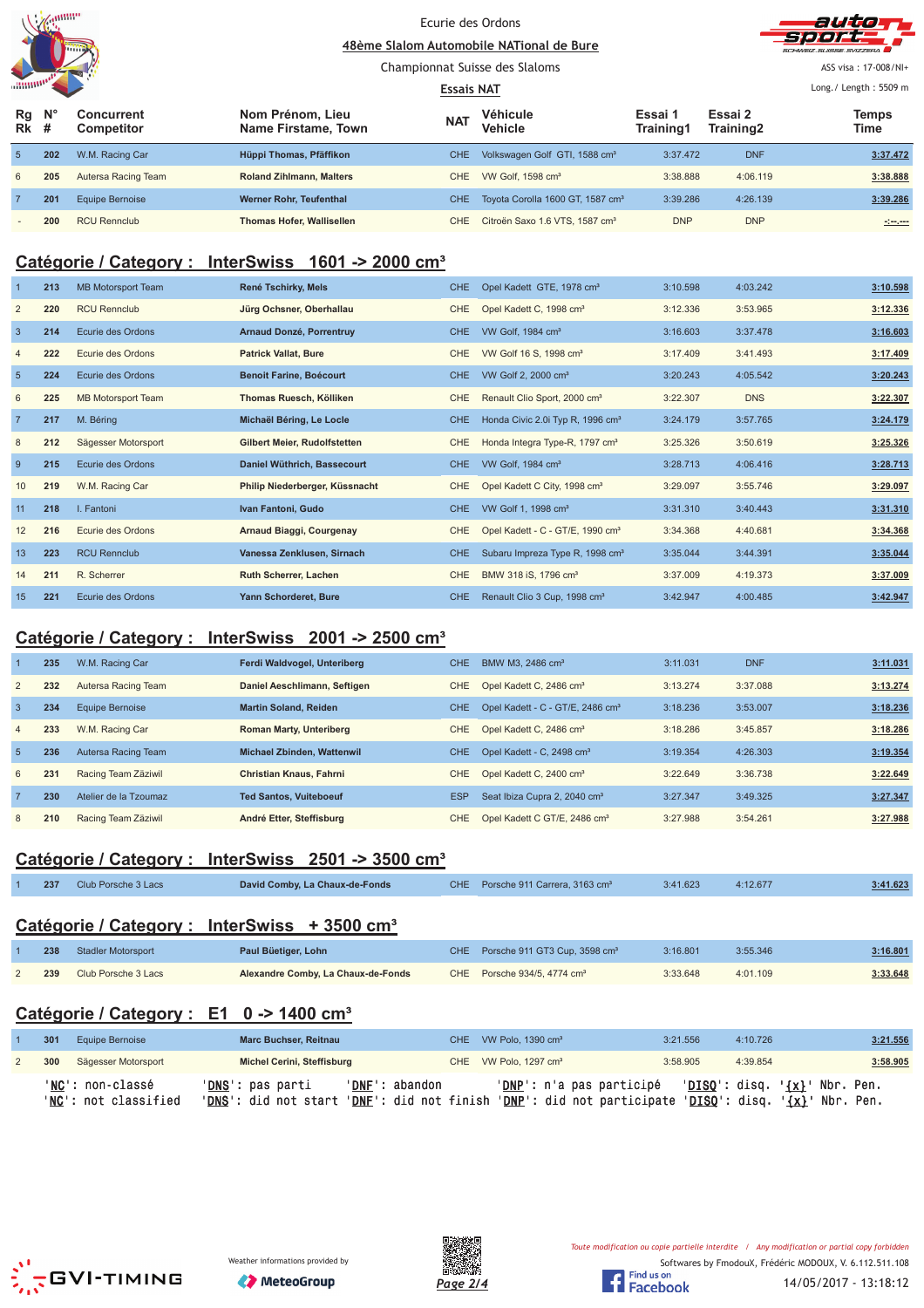|                |         |                                                        |                                         |                   | Ecurie des Ordons<br>48ème Slalom Automobile NATional de Bure |                      |                      |                       |
|----------------|---------|--------------------------------------------------------|-----------------------------------------|-------------------|---------------------------------------------------------------|----------------------|----------------------|-----------------------|
|                |         |                                                        |                                         |                   | Championnat Suisse des Slaloms                                |                      |                      | ASS visa: 17-008/NI+  |
|                |         |                                                        |                                         | <b>Essais NAT</b> |                                                               |                      |                      | Long./ Length: 5509 m |
| Rg<br>Rk       | V.<br># | Concurrent<br>Competitor                               | Nom Prénom, Lieu<br>Name Firstame, Town | <b>NAT</b>        | Véhicule<br>Vehicle                                           | Essai 1<br>Training1 | Essai 2<br>Training2 | <b>Temps</b><br>Time  |
|                |         | Catégorie / Category : E1 1401 -> 1600 cm <sup>3</sup> |                                         |                   |                                                               |                      |                      |                       |
| $\mathbf 1$    | 308     | <b>MB Motorsport Team</b>                              | Martin Bürki, Uetendorf                 | CHE               | VW Polo, 1598 cm <sup>3</sup>                                 | 3:06.164             | 3:23.688             | 3:06.164              |
| $\overline{2}$ | 310     | Ecurie des Ordons                                      | <b>Sylvain Chariatte, Mormont</b>       | CHE               | VW Golf, 1598 cm <sup>3</sup>                                 | 3:09.605             | 3:51.462             | 3:09.605              |
| $\mathbf{3}$   | 311     | <b>MB Motorsport Team</b>                              | Joel Werthmüller, Heimberg              | CHE               | Peugeot Peugeot 106 GTI, 1598 c                               | 3:20.303             | 3:33.558             | 3:20.303              |
| $\overline{4}$ | 304     | <b>MB Motorsport Team</b>                              | Walter Holzer, Süderen                  | <b>CHE</b>        | Honda Civic 1.6 VTi, 1595 cm <sup>3</sup>                     | 3:26.703             | 3:36.899             | 3:26.703              |
| $5\phantom{1}$ | 306     | <b>MB Motorsport Team</b>                              | Heinz Gfeller, Noflen                   | <b>CHE</b>        | Ford Fiesta 1.6, 1596 cm <sup>3</sup>                         | 3:30.252             | 3:44.685             | 3:30.252              |
| 6              | 303     | L. Aliberti                                            | Luca Aliberti, Estavayer-le-Lac         | CHE.              | VW Golf LS, 1588 cm <sup>3</sup>                              | 3:33.450             | 3:50.069             | 3:33.450              |
|                |         |                                                        |                                         |                   |                                                               |                      |                      |                       |
|                |         | Catégorie / Category : E1 1601 -> 2000 cm <sup>3</sup> |                                         |                   |                                                               |                      |                      |                       |
| $\mathbf 1$    | 327     | <b>ACS</b>                                             | <b>Patrick Flammer, Glarus</b>          | <b>CHE</b>        | Suzuki Swift Sport 1.6, 1998 cm <sup>3</sup>                  | 3:05.858             | 3:21.970             | 3:05.858              |
| $\overline{2}$ | 329     | Rikli Motorsport                                       | Daniel Kammer, Latterbach               | CHE               | Honda Civic Type R 2.0, 1998 cm <sup>3</sup>                  | 3:05.947             | 3:27.478             | 3:05.947              |
| $\mathbf{3}$   | 321     | Autersa Racing Team                                    | <b>Daniel Wittwer, Forst</b>            | CHE               | VW Golf 16v, 1986 cm <sup>3</sup>                             | 3:06.148             | 9:43.739             | 3:06.148              |
| $\overline{4}$ | 333     | <b>RCU Rennclub</b>                                    | Manuel Santonastaso, Müllheim           | CHE               | BMW 320i, 1998 cm <sup>3</sup>                                | 3:06.780             | 3:23.619             | 3:06.780              |
| $\overline{5}$ | 331     | <b>RCU Rennclub</b>                                    | Niederer Peter, Güttingen               | <b>CHE</b>        | Opel Kadett C, 1998 cm <sup>3</sup>                           | 3:11.766             | 3:40.536             | 3:11.766              |
| 6              | 320     | Squadra Corse Quad.                                    | <b>Emanuele Tognacca, Brione</b>        | <b>CHE</b>        | VW Golf, 1984 cm <sup>3</sup>                                 | 3:13.239             | 8:55.481             | 3:13.239              |
| $\overline{7}$ | 324     | Autersa Racing Team                                    | Peter Straubhaar, Uttigen               | <b>CHE</b>        | VW Golf, 1997 cm <sup>3</sup>                                 | 3:17.402             | 3:40.527             | 3:17.402              |
| 8              | 334     | <b>ACS</b>                                             | <b>Martin Wittwer, Forst</b>            | <b>CHE</b>        | Peugeot 205 GTi, 1998 cm <sup>3</sup>                         | 3:18.031             | 3:46.664             | 3:18.031              |
| $\overline{9}$ | 336     | Squadra Corse Quad.                                    | Christian Darani, Mairengo              | <b>CHE</b>        | Fiat X 1/9, 2000 cm <sup>3</sup>                              | 3:23.510             | <b>DNS</b>           | 3:23.510              |
| 10             | 330     | E. Macchi                                              | Elio Macchi, Fontenais                  | CHE               | Renault Clio RS 2.0 16V, 1998 cm <sup>3</sup>                 | 3:25.917             | 3:53.266             | 3:25.917              |
| 11             | 326     | Ecurie du Nord                                         | Alain Bombardier, Orbe                  | <b>CHE</b>        | Renault Clio Coupe, 1998 cm <sup>3</sup>                      | 3:27.211             | 3:39.363             | 3:27.211              |
| 12             | 322     | Autersa Racing Team                                    | Adrian Mürner, Heimberg                 | <b>CHE</b>        | Volkswagen Golf 2 GTI, 1991 cm <sup>3</sup>                   | 3:27.950             | 9:57.604             | 3:27.950              |
| 13             | 337     | <b>Equipe Bernoise</b>                                 | <b>Thomas Kammermann, Krauchthal</b>    | <b>CHE</b>        | Vw Golf GTI 16V, 2000 cm <sup>3</sup>                         | 3:32.823             | 3:41.813             | 3:32.823              |
| 14             | 317     | Ecurie des Ordons                                      | Lionel Petignat, Undervelier            | <b>CHE</b>        | Peugeot 309 GTI, 1927 cm <sup>3</sup>                         | 3:33.803             | 3:58.424             | 3:33.803              |
| 15             | 319     | Ecurie des Ordons                                      | Gaetan Biaggi, Coeuve                   | CHE.              | VW Golf, 1984 cm <sup>3</sup>                                 | 3:34.725             | 9:09.682             | 3:34.725              |
| 16             | 323     | Autersa Racing Team                                    | Patrick Könitzer, Rüschegg              | <b>CHE</b>        | Volkswagen 17 Golf GTI, 1997 cm <sup>3</sup>                  | 3:35.455             | 4:03.069             | 3:35.455              |
| 17             | 332     | Ecurie du Nord                                         | <b>Michel Randin, Mervelier</b>         | <b>CHE</b>        | Renault Clio Coupe, 1998 cm <sup>3</sup>                      | 3:36.622             | 3:57.710             | 3:36.622              |
| 18             | 328     | S. Jaquemet                                            | Stéphane Jaquemet, St-Cierges           | <b>CHE</b>        | Renault Clio RS Cup, 1998 cm <sup>3</sup>                     | 3:39.141             | 3:46.541             | 3:39.141              |
| 19             | 325     | G. Bitto                                               | Giuseppe Bitto, Le Mont                 | CHE               | Renault Clio RS Cup, 1998 cm <sup>3</sup>                     | 3:39.173             | 3:43.538             | 3:39.173              |
| 20             | 318     | Ecurie des Ordons                                      | David Rossé, Courtételle                | <b>CHE</b>        | VW Golf 16v, 1983 cm <sup>3</sup>                             | 3:39.417             | <b>DNF</b>           | 3:39.417              |
| 21             | 316     | M. Rudolf                                              | <b>Martin Rudolf, Bassecourt</b>        |                   | CHE VW Golf 1, 1910 cm <sup>3</sup>                           | 3:50.067             | 3:44.636             | 3:44.636              |

## **Catégorie / Category : E1 2001 -> 2500 cm³**

| 341 | Ecurie des Ordons          | Nicolas Jolidon, St-Brais  | CHE BMW 325 E 30, 2493 cm <sup>3</sup> | 3:35.810 | 4:12.817 | 3:35.810 |
|-----|----------------------------|----------------------------|----------------------------------------|----------|----------|----------|
|     | <b>340</b> Equipe Bernoise | <b>Martin Epp, Altdorf</b> | REG BMW 325 i. 2493 cm <sup>3</sup>    | 3:38.985 | 5:23.511 | 3:38.985 |

## **Catégorie / Category : E1 2501 -> 3000 cm³**

|                 | 305 | Racing Club Airbag                       | René Köchli, Kaltbach                                                                                         | CHE.       | Honda Civic 1.6 VTI, 2596 cm <sup>3</sup>                       | 3:09.043                                | 3:21.916                                         | 3:09.043 |
|-----------------|-----|------------------------------------------|---------------------------------------------------------------------------------------------------------------|------------|-----------------------------------------------------------------|-----------------------------------------|--------------------------------------------------|----------|
| 2               | 347 | Racing Club Jurassien                    | Sébastien Joray, Moutier                                                                                      | CHE        | BMW M3, 2989 cm <sup>3</sup>                                    | 3:10.061                                | 3:43.142                                         | 3:10.061 |
| 3               | 348 | Ecurie des Ordons                        | <b>Bertrand Favre, Courfaivre</b>                                                                             | CHE.       | BMW 325 i E30, 2990 cm <sup>3</sup>                             | 3:13.287                                | 3:39.654                                         | 3:13.287 |
| $\overline{4}$  | 346 | Ecurie des Ordons                        | <b>Nicolas Cattin, Cornol</b>                                                                                 | <b>CHE</b> | BMW 325i, 2989 cm <sup>3</sup>                                  | 3:21.207                                | 3:46.153                                         | 3:21.207 |
| $5\overline{)}$ | 345 | Racing Club Airbag                       | Mario Leupi, Emmenbrücke                                                                                      | CHE.       | BMW 328i Coupé, 2792 cm <sup>3</sup>                            | 3:31.983                                | 4:12.578                                         | 3:31.983 |
|                 |     | 'NC': non-classé<br>'NC': not classified | ' <b>DNS':</b> pas parti<br>' <b>DNF</b> ': abandon<br>'DNS': did not start<br>' <b>DNF</b> ': did not finish |            | ' <b>DNP</b> ': n'a pas participé<br>'DNP': did not participate | ' <b>DISO</b> ': disq.<br>'DISQ': disq. | $\{x\}$<br>Nbr. Pen.<br>$'$ {x} $'$<br>Nbr. Pen. |          |





Softwares by FmodouX, Frédéric MODOUX, V. 6.112.511.108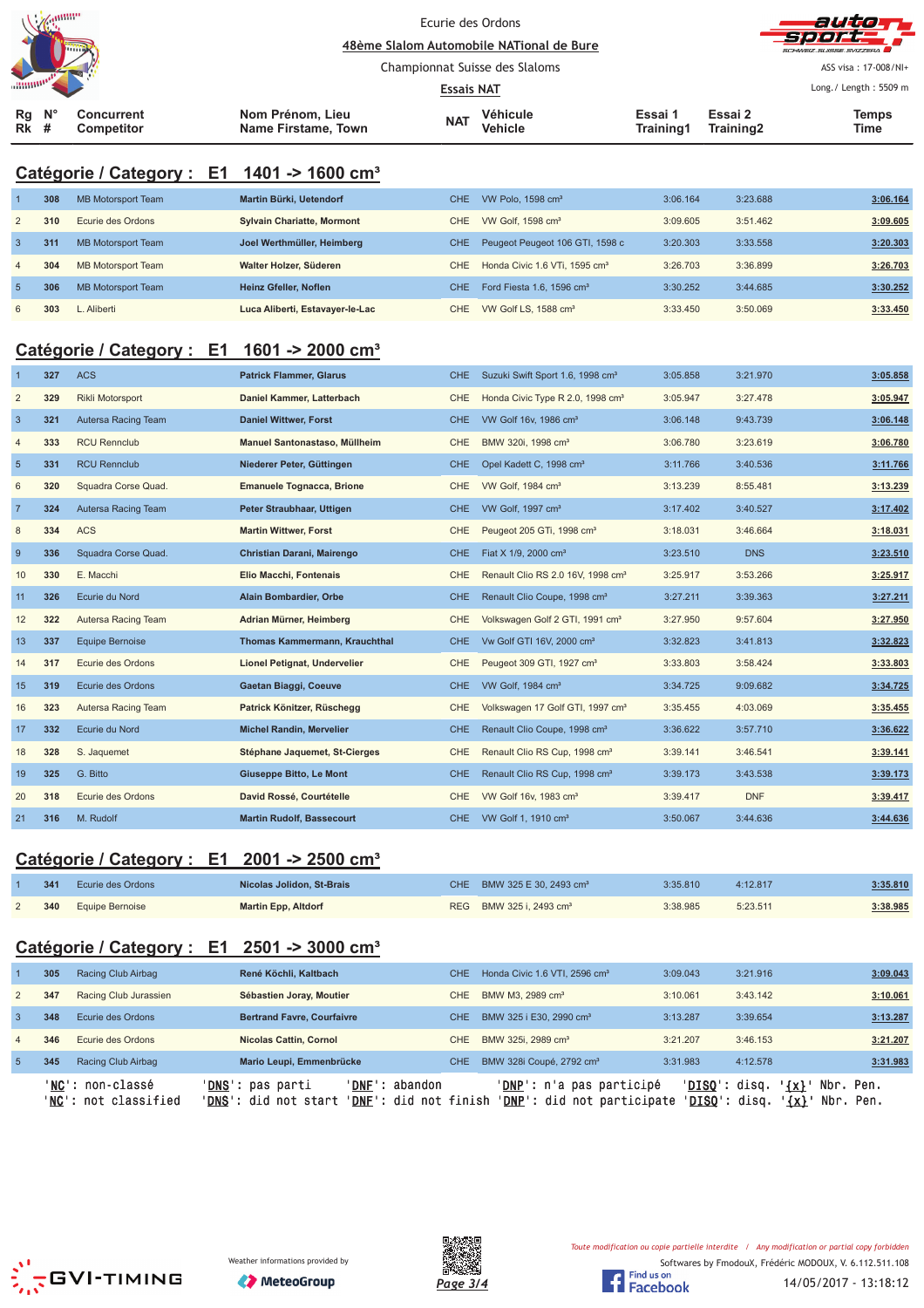| <b>Alegunnia</b><br><b>TELETIN</b>                                                   |  |                                         | Ecurie des Ordons<br>48ème Slalom Automobile NATional de Bure |                     |                      |                      | autor<br><b>Sport</b><br>SCHWEIZ SUISSE SVIZZEDA |
|--------------------------------------------------------------------------------------|--|-----------------------------------------|---------------------------------------------------------------|---------------------|----------------------|----------------------|--------------------------------------------------|
|                                                                                      |  |                                         | Championnat Suisse des Slaloms<br><b>Essais NAT</b>           |                     |                      |                      | ASS visa: 17-008/NI+<br>Long./ Length: 5509 m    |
| $\mathsf{N}^\circ$<br><b>Concurrent</b><br>Rg<br><b>Rk</b><br><b>Competitor</b><br># |  | Nom Prénom, Lieu<br>Name Firstame, Town | <b>NAT</b>                                                    | Véhicule<br>Vehicle | Essai 1<br>Training1 | Essai 2<br>Training2 | Temps<br>Time                                    |

## **Catégorie / Category : E1 3001 -> 3500 cm³**

|                | 354 | Equipe Bernoise           | <b>Reto Steiner, Unteriberg</b> | CHE. | Seat Leon Cup Racer MK3 TCR, 3           | 3:08.893 | 3:25.384   | 3:08.893 |
|----------------|-----|---------------------------|---------------------------------|------|------------------------------------------|----------|------------|----------|
| 2              | 363 | <b>MB Motorsport Team</b> | Juerg Beiner, Landquart         | CHE  | Lancia Delta S4, 3349 cm <sup>3</sup>    | 3:10.937 | <b>DNS</b> | 3:10.937 |
|                | 353 | <b>RCU Rennclub</b>       | Michael Widmer, Mühlrüti        | CHE. | Mitsubishi Lancer Evo RSC, 3397          | 3:12.585 | <b>DNS</b> | 3:12.585 |
| $\overline{4}$ | 352 | Squadra Corse Quad.       | Fabio Cristoni, Péry            | CHE. | Lancia Delta HF Integrale 16V, 33        | 3:17.670 | 3:33.390   | 3:17.670 |
| -5             | 350 | Racing Team Nyonnais      | <b>Pascal Chevalaz, Aubonne</b> | CHE. | Seat Leon SC Cupra, 3021 cm <sup>3</sup> | 3:19.158 | <b>DNS</b> | 3:19.158 |
| 6              | 35' | Equipe Bernoise           | Simon Wüthrich, Langnau         | CHE. | VW Golf, 3373 cm <sup>3</sup>            | 3:19.677 | 3:45.939   | 3:19.677 |

#### **Catégorie / Category : E1 + 3500 cm³**

| 364 | <b>ACS</b>          | Albin Mächler, Wangen       | CHE. | BMW M2, 5064 cm <sup>3</sup>                | 3:01.588 | 3:20.650 | 3:01.588 |
|-----|---------------------|-----------------------------|------|---------------------------------------------|----------|----------|----------|
| 361 | Equipe Bernoise     | Danny Krieg, Altendorf      |      | CHE Porsche 911 GT3 Cup 997, 3600 c         | 3:04.111 | 3:32.114 | 3:04.111 |
| 362 | <b>RCU Rennclub</b> | Hermann Bollhalder, Wattwil |      | CHE Opel Speedster 22, 3737 cm <sup>3</sup> | 3:12.159 | 3:33.608 | 3:12.159 |
| 360 | Squadra Corse Quad. | Aramis Cereghetti, Lopagno  | CHE  | BMW M5, 3534 cm <sup>3</sup>                | 3:17.303 | 3:30.383 | 3:17.303 |

#### Catégorie / Category : E2-Silhouette TracKing 0 -> 1600 cm<sup>3</sup>

|            | Ecurie des Ordons | Jeremy Noirat, Boncourt             | CHE Tracking Rc01b, 998 cm <sup>3</sup> | 3:51.985 | 3:15.936 | 3:15.936 |
|------------|-------------------|-------------------------------------|-----------------------------------------|----------|----------|----------|
| $\sqrt{2}$ | Ecurie des Ordons | Jean-François Chariatte, Porrentruy | CHE Tracking RC01, 998 cm <sup>3</sup>  | 3:25.209 | 3:24.739 | 3:24.739 |

## **Catégorie / Category : E2 SportCars 0 -> 1600 cm³**

|          | Ecurie des Ordons | Jean-Louis Vallat, Alle | CHE PRM Fun Boost GT. 1298 cm <sup>3</sup> | 4:19.848 | 4:09.435 | 4:09.435           |
|----------|-------------------|-------------------------|--------------------------------------------|----------|----------|--------------------|
| $\Omega$ | Ecurie des Ordons | Jean-Louis Rerat, Bure  | CHE PRM Fun Boost, 998 cm <sup>3</sup>     | 4:56.538 | 5:20.027 | 4:56.538<br>______ |

#### **Catégorie / Category : E2 SingleSeater 0 -> 1600 cm³**

|  |  | Ecurie des Ordons | Sébastien Bühler, Bassecourt |  | CHE Arcobaleno Formule Europe, 998 c | 3:51.818 | <b>DNS</b> | 3:51.818 |
|--|--|-------------------|------------------------------|--|--------------------------------------|----------|------------|----------|
|--|--|-------------------|------------------------------|--|--------------------------------------|----------|------------|----------|

## **Catégorie / Category : E2 SingleSeater 1601 -> 2000 cm³**

|                 | ' NC ' | ' <b>NC</b> ': non-classé<br>: not classified<br>DNS' | ' DNF '<br>' <b>DNS</b> ': pas parti<br>abandon<br>DNF: did not finish<br>: did not start |            | ' <b>DNP</b> ': n'a pas participé<br><b>DNP':</b> did not participate' | 'DISQ':<br>'DISO': | Nbr.<br>' {x} '<br>disq.<br><u>'{x}</u><br>disq. | Pen.<br>Nbr. Pen. |
|-----------------|--------|-------------------------------------------------------|-------------------------------------------------------------------------------------------|------------|------------------------------------------------------------------------|--------------------|--------------------------------------------------|-------------------|
| 13              | 14     | Racing Club Airbag                                    | <b>Thomas Neuhaus, Windisch</b>                                                           | <b>CHE</b> | Tatuus Formel Renault, 1998 cm <sup>3</sup>                            | 3:56.306           | 4:01.616                                         | 3:56.306          |
| 12              | 18     | Ecurie des Ordons                                     | <b>Alain Chariatte, Porrentruy</b>                                                        | <b>CHE</b> | Tatuus Master, 2000 cm <sup>3</sup>                                    | 5:23.462           | 3:55.420                                         | 3:55.420          |
| 11              | 15     | Ecurie des Ordons                                     | Henri Schmidt, Porrentruy                                                                 | <b>CHE</b> | Caparo Formule Renault 2000, 19                                        | 3:51.475           | 4:00.181                                         | 3:51.475          |
| 10              | 17     | F. Boillot                                            | <b>Frederic Boillot, Dasle</b>                                                            | <b>FRA</b> | Tatuus Formule Renault 2.0, 2000                                       | 4:08.428           | 3:49.823                                         | 3:49.823          |
| 9               | 21     | Chablais Racing Team                                  | Didier Planchamp, Vionnaz                                                                 | <b>CHE</b> | Tatuus Renault, 2000 cm <sup>3</sup>                                   | 3:44.430           | <b>DNS</b>                                       | 3:44.430          |
| 8               | 24     | Racing Club Airbag                                    | <b>Tom Huwiler, Altwis</b>                                                                | <b>CHE</b> | Tatuus Renault, 2000 cm <sup>3</sup>                                   | 3:49.637           | 3:40.006                                         | 3:40.006          |
| $\overline{7}$  | 10     | Ecurie 13 Etoiles                                     | Jean Jacques Dufaux, Rheinfelden                                                          | <b>CHE</b> | Martini MK 45, 1990 cm <sup>3</sup>                                    | 3:37.353           | <b>DNS</b>                                       | 3:37.353          |
| 6               | 23     | Racing Club Airbag                                    | Stefan Boehler, Schleinikon                                                               | <b>CHE</b> | Tatuus Renault, 2000 cm <sup>3</sup>                                   | 3:42.843           | 3:36.042                                         | 3:36.042          |
| $5\phantom{.0}$ | 11     | Ecurie des Ordons                                     | Frédéric Fleury, Châtelat                                                                 | <b>CHE</b> | Tatuus FR 2000, 1998 cm <sup>3</sup>                                   | 3:36.525           | 3:32.374                                         | 3:32.374          |
| 4               | 19     | Racing Club Airbag                                    | Philip Egli, Rombach                                                                      | <b>CHE</b> | Dallara 394 Opel, 2000 cm <sup>3</sup>                                 | 3:16.228           | 3:24.241                                         | 3:16.228          |
| $\mathbf{3}$    | 20     | Autersa Racing Team                                   | Marcel Maurer, Längenbühl                                                                 | <b>CHE</b> | Renault Midland, 2000 cm <sup>3</sup>                                  | 3:31.610           | 3:05.738                                         | 3:05.738          |
| $\overline{2}$  | 22     | Ecurie des Ordons                                     | Jean-Marc Salomon, Courtedoux                                                             | <b>CHE</b> | Tatuus Bossy Racing, 2000 cm <sup>3</sup>                              | 3:18.570           | 3:04.248                                         | 3:04.248          |
|                 | 12     | <b>Ecurie Biennoise</b>                               | Yves Hängärtner, Sutz                                                                     | <b>CHE</b> | Tatuus Formule Renault, 1998 cm <sup>3</sup>                           | 3:12.554           | 2:58.270                                         | 2:58.270          |